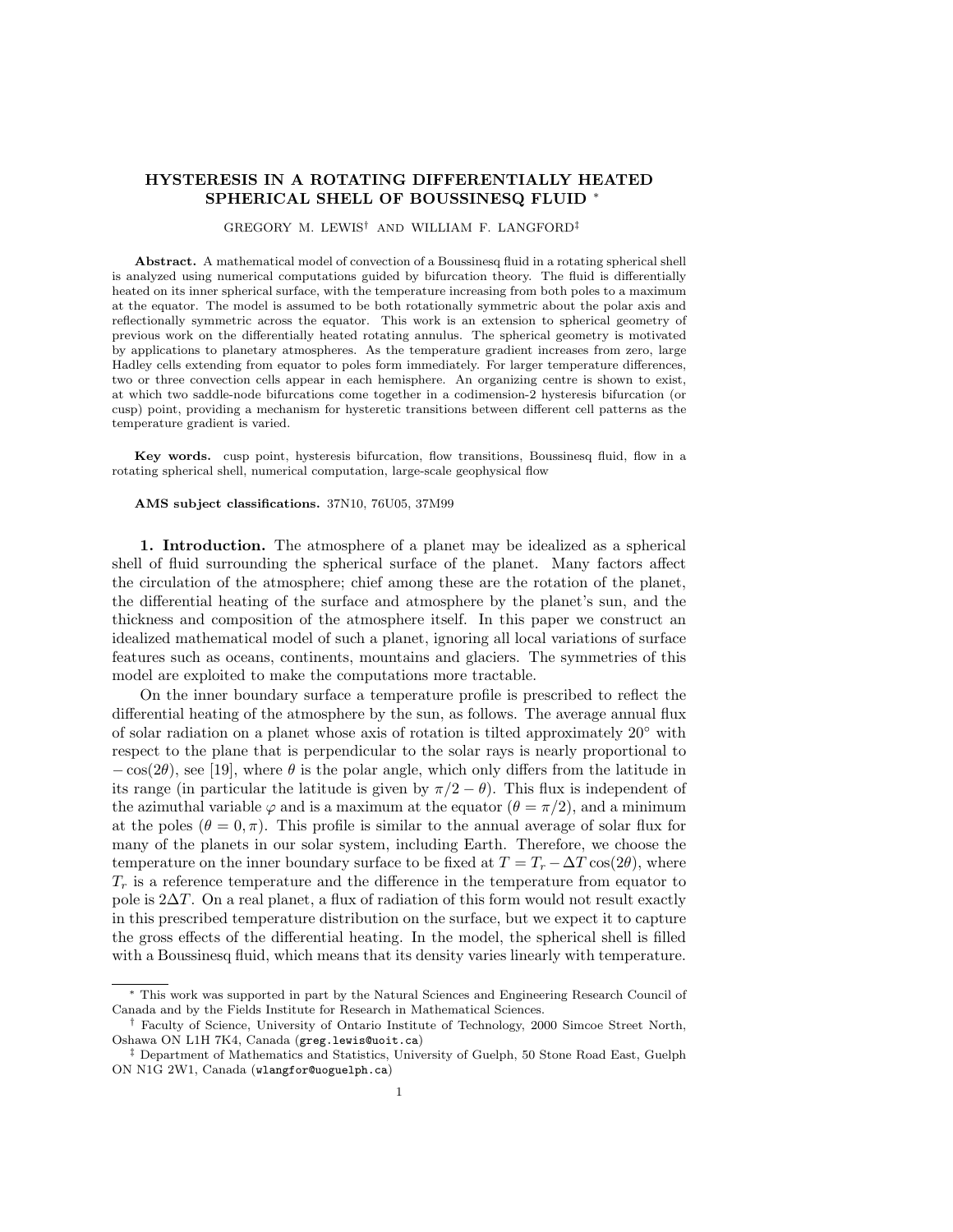Thus, the gravitational force acting radially inward drives convective motions of the fluid when  $\Delta T > 0$ .

We assume that both the inner and outer spheres are rigid, and that the fluid satisfies no-slip conditions on both boundaries. For the temperature at the outer sphere, we assume insulating boundary conditions. Inside the spherical shell, the fluid satisfies the Navier-Stokes equations in the Boussinesq approximation. Complete details of the model are given in Section 2. The nonlinear equations for a steady state are solved using Newton iteration with Keller continuation from the trivial solution at  $\Delta T = 0$ . The linear stability problem is solved using the implicitly restarted Arnoldi method following a generalized Cayley transformation. The full methodology for analysis of the model is described in Sections 3 and 4 and the results are presented in Sections 5 and 6.

It is not possible in an Earth-bound laboratory to perform an experimental study of convection in a spherical shell as described here, because the gravitational force can not be directed radially towards the common center of the spheres. (However, experiments to study spherical convection with a central force field under weightless conditions in a space lab are an interesting possibility, see for example [11, 3].) Many laboratory experiments have been performed on a differentially heated rotating cylindrical annulus, with the Earth's gravity acting downward parallel to the cylinder axis and centrifugal force acting radially. These experiments typically used water as the working fluid. Much has been learned about the dynamics of large scale geophysical fluids from these laboratory experiments, even though the Reynolds number is significantly smaller in the experimental fluids than in actual geophysical flows [12, 24]. The Boussinesq approximation has been used as a basis for a mathematical model of the differentially heated rotating annulus, using laboratory-scale parameters and with water as the fluid [13, 20, 21]. The model has provided good agreement with the corresponding laboratory experiments.

Therefore, in this prototype mathematical model of a differentially heated rotating spherical shell of fluid, we adopt a philosophy of choosing the parameters of the fluid to be those of water and using the laboratory scale rather than the geophysical. In this way, the computations are tractable and the results obtained can be compared to both experiments and theoretical calculations for the better understood case of a differentially heated rotating annulus. This may provide insight into the how the geometry of the system leads to the observed flow transitions, and may serve as a step towards understanding the dynamical structure of planetary systems. Although we have made quantitative choices for the fluid and the boundary conditions, we expect that these choices will have little effect on qualitative features of the results. This is supported by the numerous studies that have been performed on the differentially heated rotating annulus. Many experiments have been performed with different forms of heating, different geometries of the apparatus and with different fluid properties, and it is found that these have little qualitative effect on the types of transitions and form of the transition curves that are observed.

The goal of this paper is to determine the flow patterns, their stabilities and their transitions (bifurcations) for a differentially heated rotating spherical shell, consistent with our modeling assumptions. There are three bifurcation parameters of interest: the temperature difference  $\Delta T$ , the shell gap width R and the rotation rate  $\Omega$ . The results presented in Section 5 show that the qualitative features of the flow patterns do not change for moderate changes of Ω, although the stability with respect to non-rotationally symmetric perturbations is affected. However, for even very small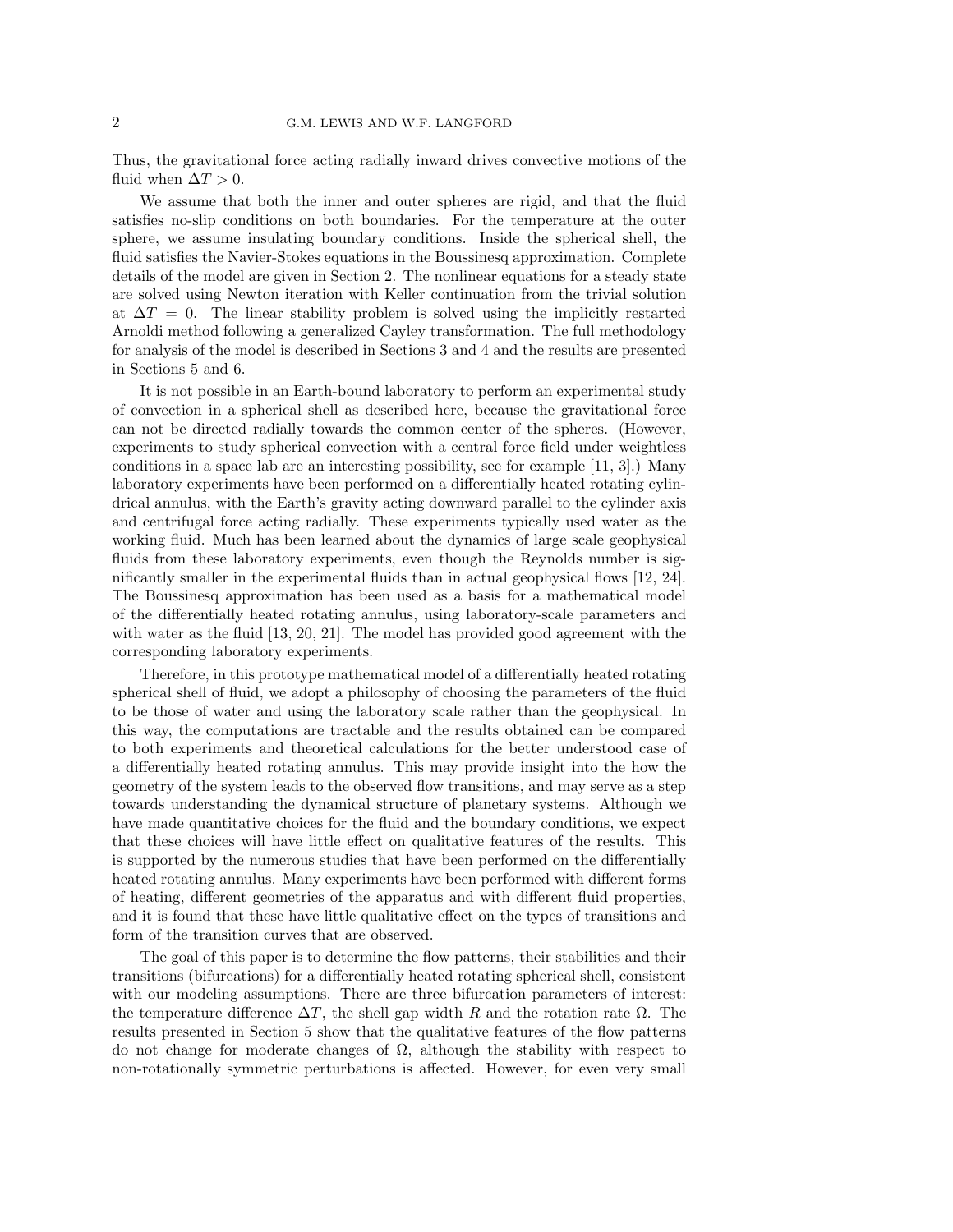$\Delta T > 0$ , the fluid immediately begins to flow in a large stable convection cell with easterly flow toward the equator near the inner surface. This flow is similar to the Hadley cell, which exists in the atmosphere between approximately the equator and 30◦ latitude (in each hemisphere), except that it extends from equator to pole. In this paper, we refer to this convection cell as the Hadley cell. For larger values of  $\Delta T$ , two or even three convection cells may appear between the equator and pole. The Hadley cell shrinks, always keeping one edge at the equator, while the additional cells appear between it and the pole. When a second cell exists next to the Hadley cell, it is characterized by a weaker counter-rotating flow, with a westerly component. The third cell, when it exists, has the same sense of rotation as the Hadley cell but lies near the pole. In every case, there is a region of high velocity azimuthal flow at high altitudes and mid-latitudes, resembling the Earth's jet stream.

Furthermore, we show that there exists a critical value of the pair  $(R, \Delta T)$  that is a hysteresis bifurcation point (also called a cusp point), see Figure 1.1. This is a codimension-2 steady-state bifurcation that is well understood in mathematical bifurcation theory. The existence of this hysteresis point is demonstrated by an explicit calculation of its defining conditions in Section 6, where the study of this hysteresis bifurcation is presented in detail. Only its main features are outlined here. Figure 1.1 represents a generic hysteresis bifurcation. Here  $M$  is a manifold of steady states, existing for given parameters  $(R, \Delta T)$ , and the vertical axis represents the amplitude of a steady state (determined by the stream function in Section 6). In a neighborhood of a hysteresis bifurcation point, the number of steady states (on  $M$ ) can vary from one to three as the parameters  $(R, \Delta T)$  vary. When three steady states coexist in Figure 1.1, the middle one is unstable, but all other steady states not on the fold lines in Figure 1.1 remain stable (attracting). Furthermore, there are abrupt upward and downward transitions at two fold bifurcations (also called limit points or saddle-node bifurcations) as shown in Figure 1.1, that occur at both ends of an interval of the bifurcation parameter  $\Delta T$ , for appropriate fixed R. If  $\Delta T$  is varied back and forth through this interval, the system traces a hysteresis loop as shown in Figure 1.1. Between these two abrupt transitions there is an interval of  $\Delta T$  that exhibits bistability; that is, two solutions are stable simultaneously.

1.1. Relationship to previous work. The fundamental problem of convection in spherical shells was formulated by Chandrasekhar [4, Ch. 6], who also solved the stability problem in the Boussinesq approximation for the spherically symmetric case, in terms of spherical harmonics. There is a large literature on spherically symmetric convection that is motivated by the Earth's core and mantle, where the boundary conditions have full spherical symmetry (in particular a constant temperature on the inner sphere), see for example [3, 5, 22, 32]. The present work differs from all of these because of the latitudinal temperature gradient.

Motivation for the present work is provided also by the classical Taylor-Couette experiment, in which the flow of a fluid (usually water) between two differentially rotating long coaxial cylinders is studied, see for example  $[2, 6, 9, 17]$ . In that experiment many interesting flow patterns may form, including Taylor vortices, which are invariant tori stacked coaxially between the cylinders in pairs with alternating clockwise and counterclockwise helical flows. There is no differential heating in the Taylor-Couette experiment; even so, the Taylor vortices resemble Hadley cells. Marcus and Tuckerman [25, 26] performed numerical simulations of the flow between two differentially rotating spheres (without heating) and found bifurcations to different numbers of cells that they called Taylor vortices, thus showing that Hadley-like cells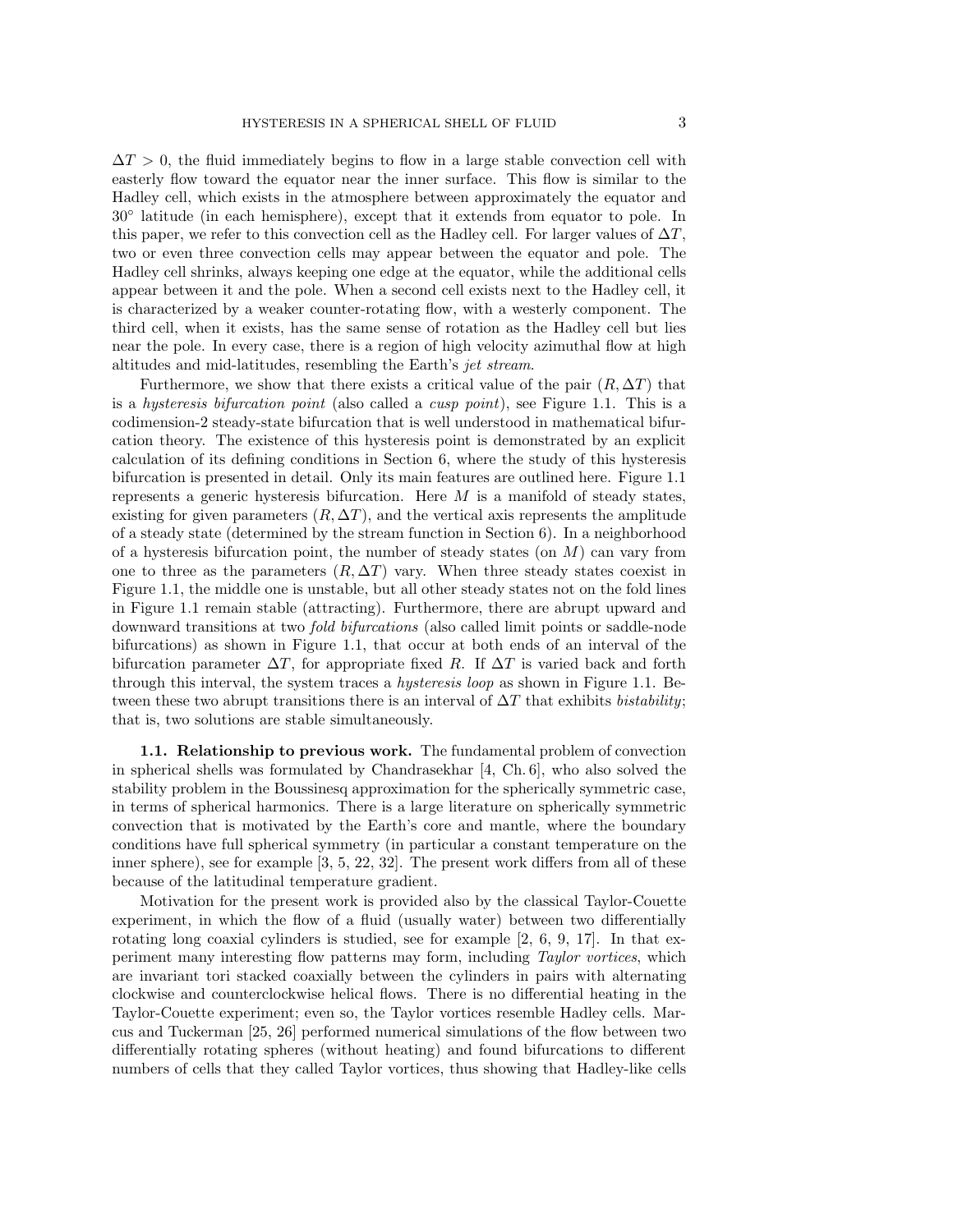

FIG. 1.1. The codimension 2 hysteresis bifurcation, showing the hysteresis loop as  $\Delta T$  varies back and forth. The cusp shown in the  $(R, \Delta T)$  parameter plane is the projection of the two curves of fold bifurcations onto this plane.

may form even without differential heating, if the spheres are rotated differentially. See also [14].

2. Model equations. We use the Navier-Stokes equations in the Boussinesq approximation to model the fluid flow within the spherical shell. In the Boussinesq approximation, the variations of all fluid properties, except the density, are considered to be negligible and the equation of state of the fluid is assumed to be

$$
\rho = \rho_0 \left( 1 - \alpha \left( T - T_r \right) \right),\tag{2.1}
$$

where  $\rho$  is the density of the fluid, T is the temperature,  $\alpha$  is the (constant) coefficient of thermal expansion, and  $\rho_0$  is the density at a reference temperature  $T_r$ . The dimensionless quantity  $\alpha (T - T_r)$  is assumed to be small. In the Boussinesq approximation the fluid is considered to be incompressible, which is a significant simplification.

The fluid is contained within a spherical shell with inner sphere of radius  $r_a$ and outer sphere of radius  $r_b$ . We assume gravity acts everywhere in the radial direction. The spherical shell rotates at rate  $\Omega$  about the polar axis, and the inner and outer spheres rotate at the same rate. The equations are written in spherical polar coordinates in a frame of reference co-rotating at rate  $\Omega$  with the shell. The radial, polar, and azimuthal coordinates are denoted r,  $\theta$ , and  $\varphi$ , respectively, with unit vectors  $\mathbf{e}_r$ ,  $\mathbf{e}_\theta$  and  $\mathbf{e}_\varphi$ .

The Navier-Stokes Boussinesq equations describing the evolution of the vector fluid velocity,  $\mathbf{u} = \mathbf{u}(r, \theta, \varphi, t) = w\mathbf{e}_r + v\mathbf{e}_{\theta} + u\mathbf{e}_{\varphi}$  and the temperature of the fluid,  $T = T(r, \theta, \varphi, t)$  are:

$$
\frac{\partial \mathbf{u}}{\partial t} = \nu \nabla^2 \mathbf{u} - 2\mathbf{\Omega} \times \mathbf{u} + [g \mathbf{e}_r + \mathbf{\Omega} \times (\mathbf{\Omega} \times \mathbf{r})] \alpha (T - T_r) - \frac{1}{\rho_0} \nabla p - (\mathbf{u} \cdot \nabla) \mathbf{u}, \tag{2.2}
$$

$$
\frac{\partial T}{\partial t} = \kappa \nabla^2 T - (\mathbf{u} \cdot \nabla) T,\tag{2.3}
$$

$$
\nabla \cdot \mathbf{u} = 0,\tag{2.4}
$$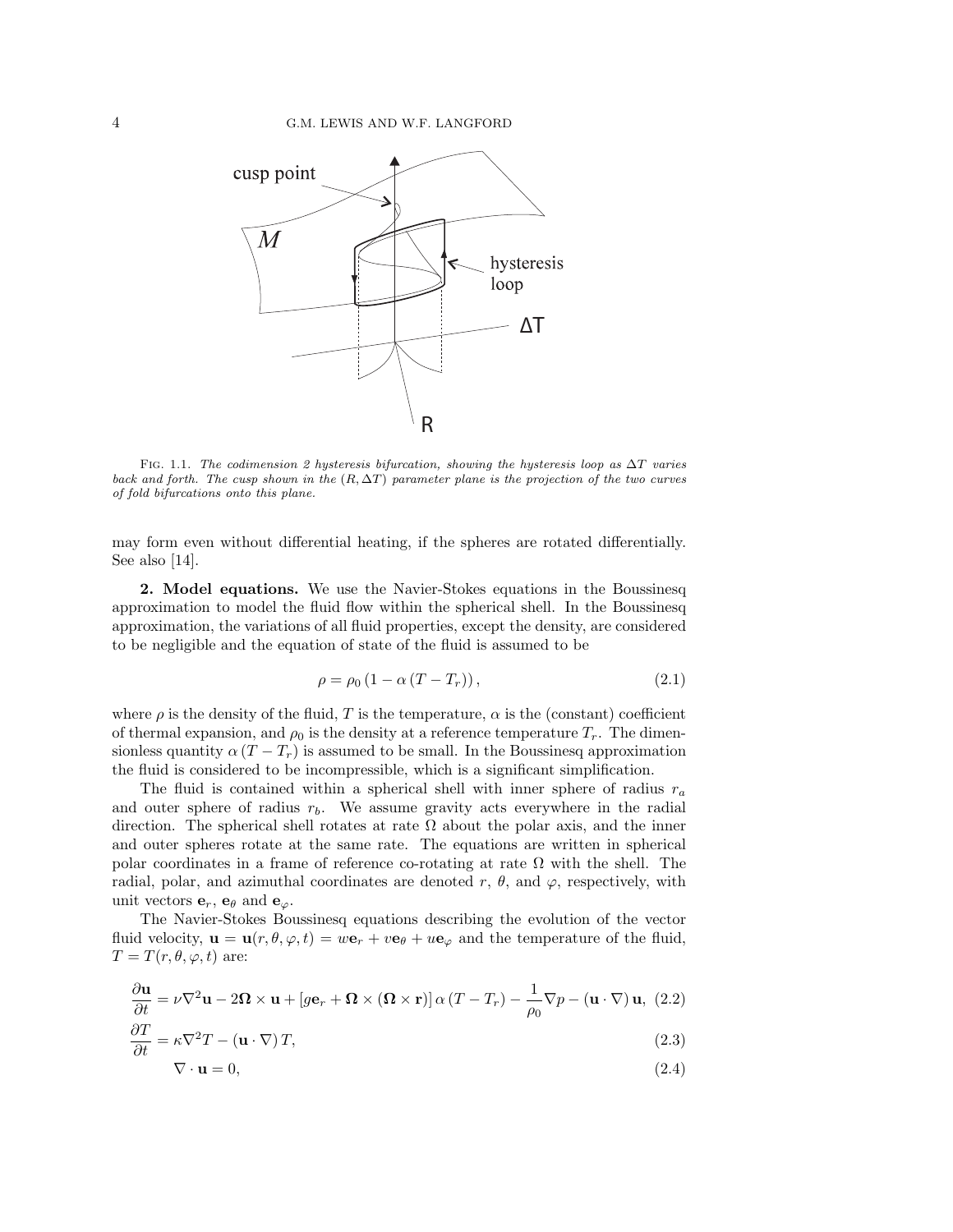where  $\mathbf{\Omega} = \Omega (\cos \theta \mathbf{e}_r - \sin \theta \mathbf{e}_{\theta})$  is the rotation vector,  $\Omega = |\mathbf{\Omega}|$  is the rate of rotation about the polar axis, p is the pressure deviation from  $p_0 = \rho_0 g(R-r) + \rho_0 \Omega^2 r^2 \sin^2 \theta/2$ ,  $\mathbf{r} = r\mathbf{e}_r + \theta \mathbf{e}_{\theta} + \varphi \mathbf{e}_{\varphi}, \nu$  is the kinematic viscosity,  $\kappa$  is the coefficient of thermal diffusivity, g is the gravitational acceleration,  $\nabla$  is the usual gradient operator in spherical coordinates, u is the azimuthal fluid velocity, often referred to as the zonal velocity,  $v$  is the polar fluid velocity, and  $w$  is the radial fluid velocity. The spatial domain is defined by  $r_a < r < r_b$ ,  $0 \leq \varphi < 2\pi$ , and  $0 < \theta < \pi$ . Thus,  $\theta = 0, \pi$ correspond to the north and south poles of the shell respectively, while  $\theta = \pi/2$ corresponds to the equator. The equations can be rewritten in planetary coordinates by performing the change of variable  $\theta \to \pi/2 - \theta$ . The values of  $\nu$  and  $\kappa$  are chosen to be those of the fluid at the reference temperature  $T_r$ , and it is assumed that the difference between the temperature of the fluid and  $T_r$  is everywhere small enough so that  $\nu$  and  $\kappa$  can be considered as constants. We have included the effects of centrifugal buoyancy in the equations via the term  $\Omega \times (\Omega \times r)$ . All dimensional quantities are measured in CGS units.

As described in the Introduction, the boundary conditions are

$$
\mathbf{u} = 0, \qquad T = T_r - \Delta T \cos(2\theta) \qquad \text{on} \quad r = r_a,
$$
  

$$
\mathbf{u} = 0, \qquad \frac{\partial T}{\partial r} = 0 \qquad \text{on} \quad r = r_b,
$$
 (2.5)

with  $2\pi$ -periodicity in the azimuthal variable  $\varphi$ .

In this paper we investigate flows that preserve the symmetries of the model, that is, flows that are invariant under rotation about the polar axis (i.e. axisymmetric flows) and that are invariant under reflection across the equator (i.e. across the line defined by  $\theta = \pi/2$ . Therefore, we study solutions of  $(2.2) - (2.5)$  in the form

$$
u = u(r, \theta, t) = u(r, \pi - \theta, t), \quad v = v(r, \theta, t) = v(r, \pi - \theta, t),
$$
  

$$
w = w(r, \theta, t) = w(r, \pi - \theta, t), \quad T = T(r, \theta, t) = T(r, \pi - \theta, t),
$$
 (2.6)

The assumed symmetries significantly simplify the analysis. We may use the analysis of the symmetric system as a starting point for an analysis of the full system. Although it is not written explicitly, the solutions also depend on the parameters.

If we scale the radial coordinate as

$$
r \to R r',\tag{2.7}
$$

where  $R = r_b - r_a$  is the gap width, write the temperature as

$$
T \to T' + T_r - \Delta T \cos(2\pi), \tag{2.8}
$$

substitute these into  $(2.2) - (2.4)$ , and drop the primes, we obtain the following axisymmetric equations describing the evolution of the fluid velocity  $\mathbf{u} = w(r, \theta, t)\mathbf{e}_r +$  $v(r, \theta, t)$ **e**<sub> $\theta$ </sub> +  $u(r, \theta, t)$ **e**<sub> $\varphi$ </sub>, pressure deviation  $p = p(r, \theta, t)$  and temperature deviation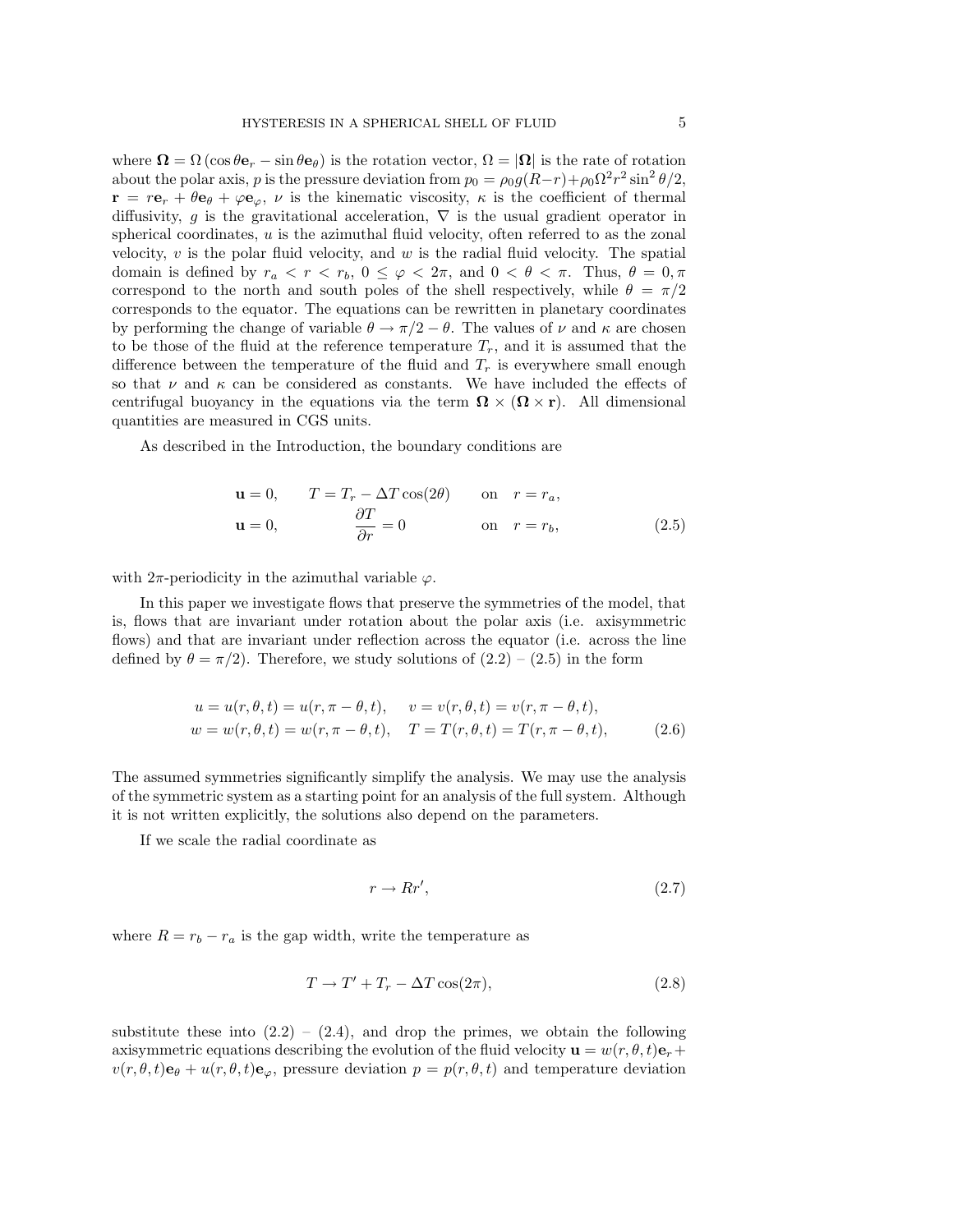$$
T = T(r, \theta, t):
$$
\n
$$
\frac{\partial u}{\partial t} = \nu_s \nabla_0^2 u - \nu_s \frac{1}{r^2 \sin^2 \theta} u - 2\Omega (\sin \theta w + \cos \theta v)
$$
\n
$$
-\frac{1}{R} \left[ (\mathbf{u} \cdot \nabla_0) u + \frac{\cos \theta}{r \sin \theta} uv + \frac{uw}{r} \right],
$$
\n
$$
\frac{\partial v}{\partial t} = \nu_s \nabla_0^2 v - \nu_s \left( \frac{1}{r^2 \sin^2 \theta} v - \frac{2}{r^2} \frac{\partial w}{\partial \theta} \right) + 2\Omega \cos \theta u - \frac{1}{\rho_0 R r} \frac{\partial p}{\partial \theta}
$$
\n
$$
- \left( \alpha \Omega^2 R r \sin \theta \cos \theta \right) (T - \Delta T \cos 2\theta) - \frac{1}{R} \left[ (\mathbf{u} \cdot \nabla_0) v - \frac{\cos \theta}{r \sin \theta} u^2 + \frac{vw}{r} \right],
$$
\n
$$
\frac{\partial w}{\partial t} = \nu_s \nabla_0^2 w - \nu_s \left( \frac{2}{r^2 \sin \theta} v + \frac{2}{r^2} \frac{\partial v}{\partial \theta} + \frac{2}{r^2} w \right) + 2\Omega \sin \theta u - \frac{1}{\rho_0 R r} \frac{\partial p}{\partial r}
$$
\n
$$
- \alpha \left( \Omega^2 R r \sin^2 \theta + g \right) (T - \Delta T \cos 2\theta) - \frac{1}{R} \left[ (\mathbf{u} \cdot \nabla_0) w - \frac{1}{r} (u^2 + v^2) \right],
$$
\n(2.11)

$$
\frac{\partial T}{\partial t} = \kappa_s \nabla_0^2 T + \frac{4\Delta T \kappa_s}{r^2} \left( \cos 2\theta + \cos^2 \theta \right) + \frac{2\Delta T}{Rr} \sin 2\theta v - \frac{1}{R} \left( \mathbf{u} \cdot \nabla_0 \right) T, \tag{2.12}
$$

$$
\nabla_0 \cdot \mathbf{u} = \frac{\partial w}{\partial r} + \frac{2}{r} w + \frac{1}{r} \frac{\partial v}{\partial \theta} + \frac{\cos \theta}{r \sin \theta} v = 0,
$$
\n(2.13)

where  $\nu_s = \nu/R^2$ ,  $\kappa_s = \kappa/R^2$ ,

$$
\nabla_0^2 = \frac{\partial^2}{\partial r^2} + \frac{2}{r} \frac{\partial}{\partial r} + \frac{1}{r^2} \frac{\partial^2}{\partial \theta^2} + \frac{\cos \theta}{r^2 \sin \theta} \frac{\partial}{\partial \theta},
$$
  

$$
\nabla \qquad \frac{\partial}{\partial r} = \frac{1}{r^2} \frac{\partial^2}{\partial \theta^2} + \frac{1}{r^2 \sin \theta} \frac{\partial}{\partial \theta},
$$

$$
\nabla_0 = \mathbf{e}_r \frac{\partial}{\partial r} + \mathbf{e}_\theta \frac{1}{r} \frac{\partial}{\partial \theta},
$$

and

$$
\left(\mathbf{u} \cdot \nabla_0\right) f = w \frac{\partial f}{\partial r} + \frac{v}{r} \frac{\partial f}{\partial \theta},\tag{2.14}
$$

for any scalar function  $f = f(r, \theta, t)$ . The domain is now expressed as  $r_a/R < r <$  $r_b/R$ ,  $0 \leq \theta < \pi/2$ , and the boundary conditions become

$$
\mathbf{u} = 0, \qquad T = 0 \qquad \text{on} \quad r = \frac{r_a}{R},
$$
  

$$
\mathbf{u} = 0, \qquad \frac{\partial T}{\partial r} = 0 \qquad \text{on} \quad r = \frac{r_b}{R}.
$$
 (2.15)

The symmetry assumptions not only reduce the domain size, i.e. we now have  $0 \leq \theta \leq \pi/2$ , but they also effectively introduce new boundary conditions at the equator and the pole. In order to satisfy the symmetries, there can be no flow of fluid or heat across the equator or the pole. In addition, the condition  $u = 0$  at the pole is necessary to ensure that no discontinuity occurs in the fluid velocity at the pole. Thus, we have the additional boundary conditions:

$$
u, v = 0, \qquad \frac{\partial w}{\partial \theta} = 0, \qquad \frac{\partial T}{\partial \theta} = 0 \qquad \text{on} \quad \theta = 0,
$$
  

$$
v = 0, \qquad \frac{\partial u}{\partial \theta} = \frac{\partial w}{\partial \theta} = 0, \qquad \frac{\partial T}{\partial \theta} = 0 \qquad \text{on} \quad \theta = \pi/2.
$$
 (2.16)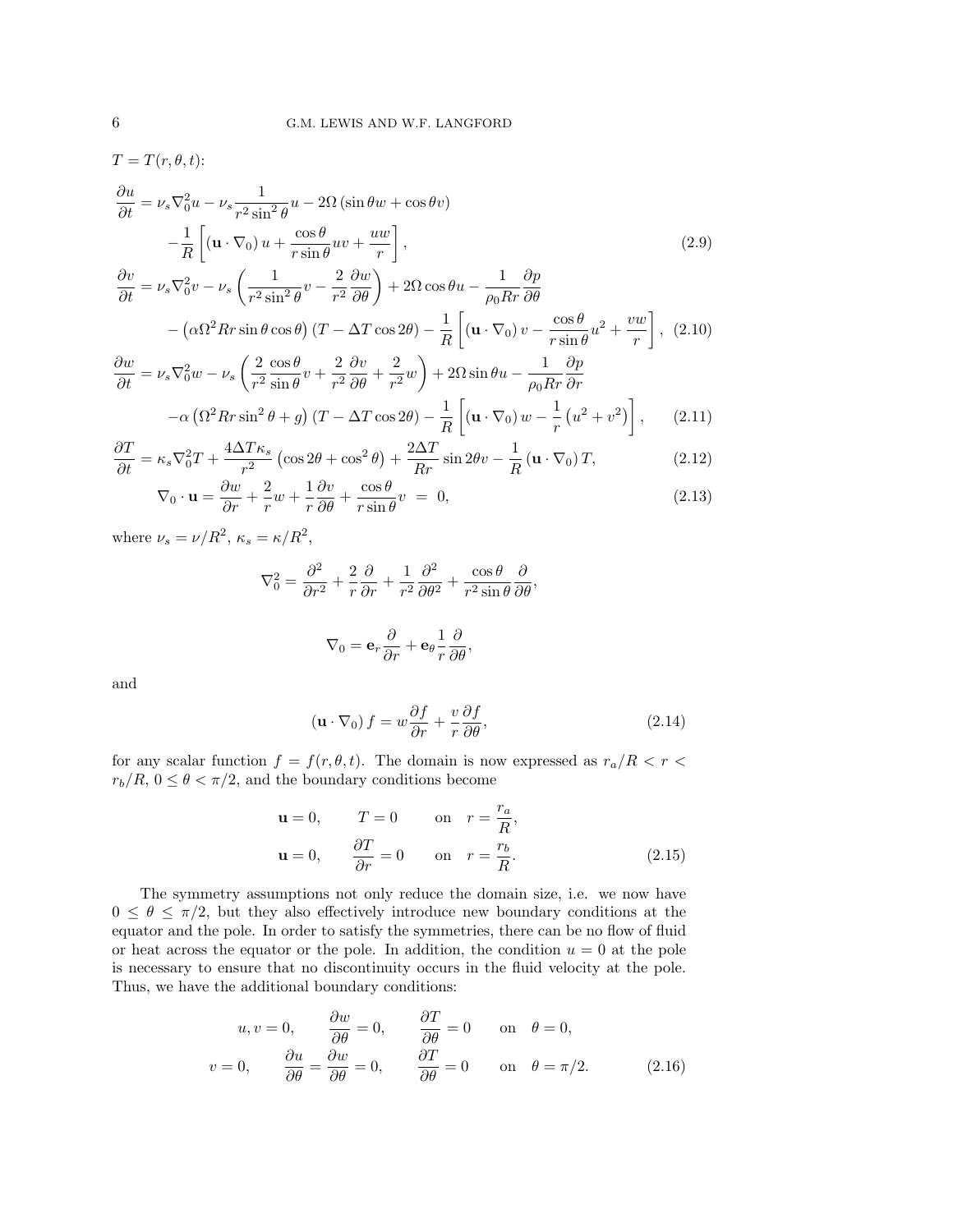It is possible to write the equations completely in terms of dimensionless variables. However, this would not simplify the analysis, so we choose to work with the equations in the form  $(2.9) - (2.13)$ . This follows previous numerical work on similar problems, e.g. [13, 31, 20].

### 3. Analysis.

3.1. Nonlinear equations for steady solution. The analysis begins with the computation of steady axisymmetric solutions that are invariant with respect to reflection across the equator; that is, we seek solutions of  $(2.9) - (2.13)$  that satisfy the boundary conditions  $(2.15) - (2.16)$  and are independent of time.

The method of stream functions is used to solve the steady equations. If  $v$  and w are written in terms of a (Stokes) stream function  $\xi$ , defined by

$$
v = -\frac{1}{r\sin\theta} \frac{\partial \xi}{\partial r}, \qquad w = \frac{1}{r^2 \sin\theta} \frac{\partial \xi}{\partial \theta}, \tag{3.1}
$$

then the incompressibility condition (2.13) is automatically satisfied [1]. After using  $(3.1)$  to replace v and w in the equations, the pressure terms can be eliminated. Subsequently, the steady solution can be found from the resulting three equations in the three unknown functions u,  $\xi$  and T. These equations are found using the Maple symbolic computation software package, and are sufficiently complicated that no insight is gained by explicitly writing them here. The boundary conditions for  $u$ and T are given by  $(2.15) - (2.16)$  as before, while the conditions on v and w will be satisfied if  $\xi$  satisfies the boundary conditions

$$
\xi = 0, \qquad \frac{\partial \xi}{\partial \theta} = 0, \qquad \frac{\partial^3 \xi}{\partial \theta^3} = 0 \quad \text{on} \quad \theta = 0
$$
  

$$
\xi = 0, \qquad \frac{\partial^2 \xi}{\partial \theta^2} = 0 \qquad \text{on} \quad \theta = \frac{\pi}{2}
$$
  

$$
\xi = 0, \qquad \frac{\partial \xi}{\partial r} = 0 \qquad \text{on} \quad r = \frac{r_a}{R}, \frac{r_b}{R}.
$$
 (3.2)

The numerical algorithm to solve this system of nonlinear equations is described in Section 4 and the steady axisymmetric solutions obtained are presented in Section 5.

3.2. Linear stability analysis. The linear stability of a steady solution is defined in terms of the eigenvalues of the linearization of the dynamical equations about that solution. If the real parts of all the eigenvalues are negative, then all perturbations from the steady solution will decay in the linearized equations. In this case, the solution is said to be linearly stable. If any of the eigenvalues has positive real part, then some small perturbations will grow, and the solution is linearly unstable. If there exist only eigenvalues with zero real part and negative real part, the solution is called neutrally stable. If the real part of an eigenvalue crosses the imaginary axis as a parameter is varied, then a qualitative change in the solution occurs; i.e., a bifurcation takes place. Flows corresponding to linearly stable steady solutions can be observed physically if the noise that is naturally present is sufficiently small. If a steady solution is linearly unstable, then the corresponding flow can not be observed because some small perturbations due to the noise will tend to grow. Thus, it is expected that bifurcations correspond to transitions in the observed flow.

We compute the steady axisymmetric solution and its linear stability as the parameters of the system change, and seek locations in the space of parameters where an eigenvalue crosses the imaginary axis. We are primarily interested in solutions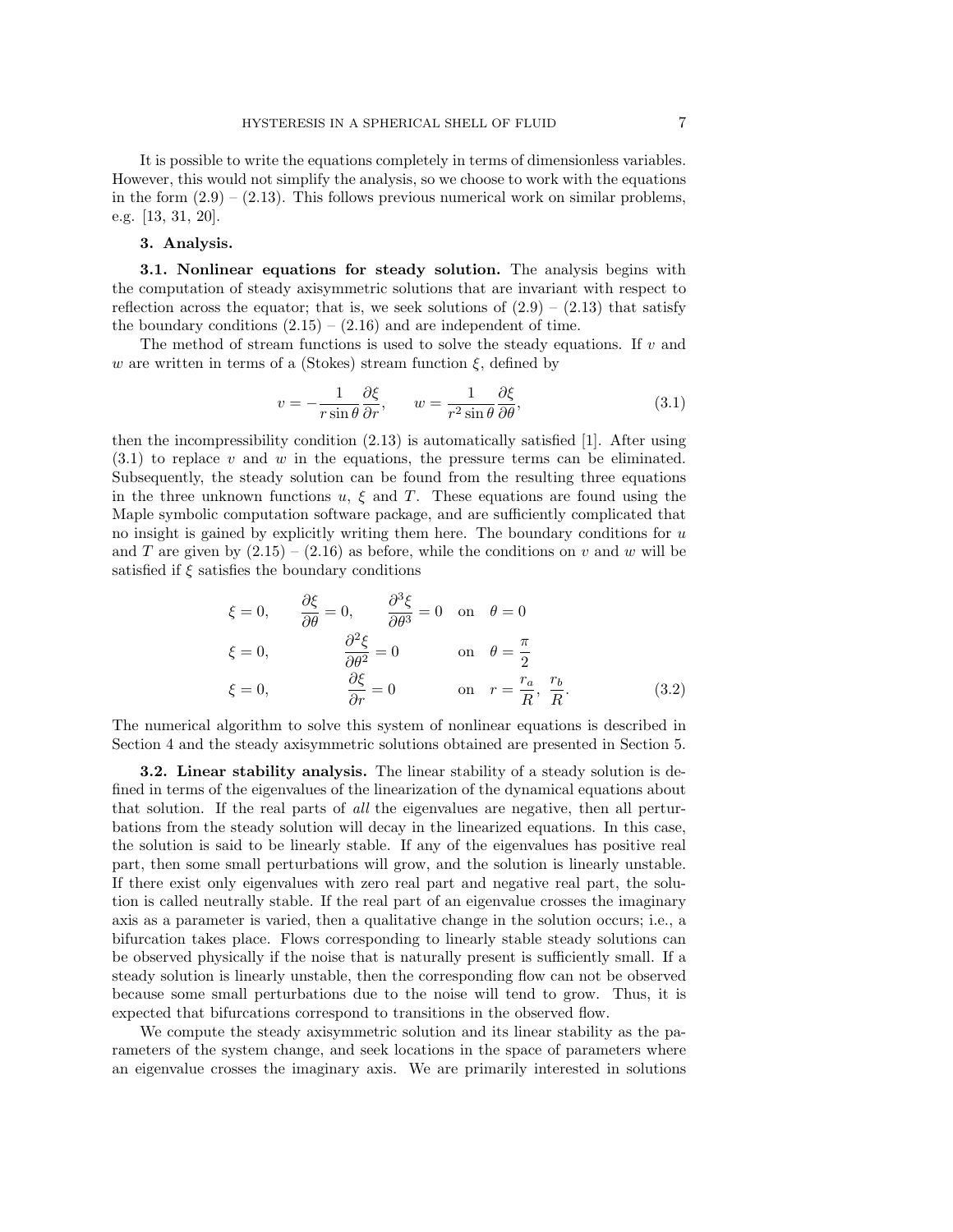that do not break the assumed symmetry, and therefore, we initially require that this eigenvalue be associated with an eigenfunction that respects the symmetry.

If we write

$$
u = u' + u_0, \t\xi = \xi' + \xi_0, \tT = T' + T_0, \t(3.3)
$$

where  $u_0$ ,  $\xi_0$ ,  $T_0$  is a steady solution, and substitute into the three equations for u,  $\xi$ , and T, we obtain the perturbation equations in u',  $\xi'$ , and T'. The trivial solution satisfies the perturbation equations, and it corresponds to  $u_0$ ,  $\xi_0$ ,  $T_0$ . If the perturbation equations are linearized and we assume that the unknown functions may be written as

$$
u'(r,\theta,t) = e^{\lambda t} \psi_u(r,\theta), \quad \xi'(r,\theta,t) = e^{\lambda t} \psi_{\xi}(r,\theta), \quad T'(r,\theta,t) = e^{\lambda t} \psi_T(r,\theta), \quad (3.4)
$$

then a linear eigenvalue problem is obtained. Consequently, the eigenvalues  $\lambda$  can be found from the generalized eigenvalue problem of the form

$$
\lambda \mathbf{A}_0 \Psi = \mathbf{L}_0 \Psi, \tag{3.5}
$$

where

$$
\Psi = \left(\begin{array}{c} \psi_u \\ \psi_{\xi} \\ \psi_T, \end{array}\right)
$$

is the eigenfunction, and  $\mathbf{A}_0$  and  $\mathbf{L}_0$  are  $3 \times 3$  matrices of linear differential operators.

The perturbations  $u'$ ,  $\xi'$ , and  $T'$  correspond to axisymmetric perturbations. If all eigenvalues corresponding to these perturbations have negative real part, then the steady solution  $u_0, \xi_0, T_0$  is a linearly stable solution of the axisymmetric equations  $(2.9) - (2.13)$ . For this steady solution to be a corresponding linearly stable solution of the full three-dimensional model  $(2.2) - (2.4)$ , we must also compute the eigenvalues corresponding to the non-axisymmetric perturbations. To do this, we linearize the perturbation equations corresponding to the three-dimensional model, and we assume that the eigenfunctions have the form

$$
\Phi(r,\theta,\varphi) = \hat{\Phi}_m(r,\theta)e^{im\varphi},
$$

where  $m = 1, 2, \dots$  is the azimuthal wave number. Unlike in the axisymmetric case, it is not possible to solve this problem using a stream function approach. However, due to the form of the eigenfunctions, it is possible to use the incompressibility condition and the equation for the azimuthal velocity to eliminate the pressure and the azimuthal velocity, resulting in a generalized eigenvalue problem for each wave number  $m$ . The eigenvalue problem has the form (3.5) with  $\Psi_m$  replacing  $\Psi$ , and where

$$
\hat{\Psi}_m = \left( \begin{array}{c} \hat{v}_m \\ \hat{w}_m \\ \hat{T}_m, \end{array} \right),
$$

and the functions  $\hat{v}_m$ ,  $\hat{w}_m$ ,  $\hat{T}_m$  depend only on r and  $\theta$ .

To ensure the continuity of solutions, we require that, for  $m \neq 1$ ,  $\hat{v}_m, \hat{w}_m, T_m$ vanish at the pole. Furthermore, to ensure that the solutions have continuous first derivatives at the pole, we also require that, for  $m \neq 1$ ,

$$
\frac{\partial \hat{v}_m}{\partial \theta} = \frac{\partial \hat{w}_m}{\partial \theta} = \frac{\partial \hat{T}_m}{\partial \theta} = 0 \quad \text{on} \quad \theta = 0,
$$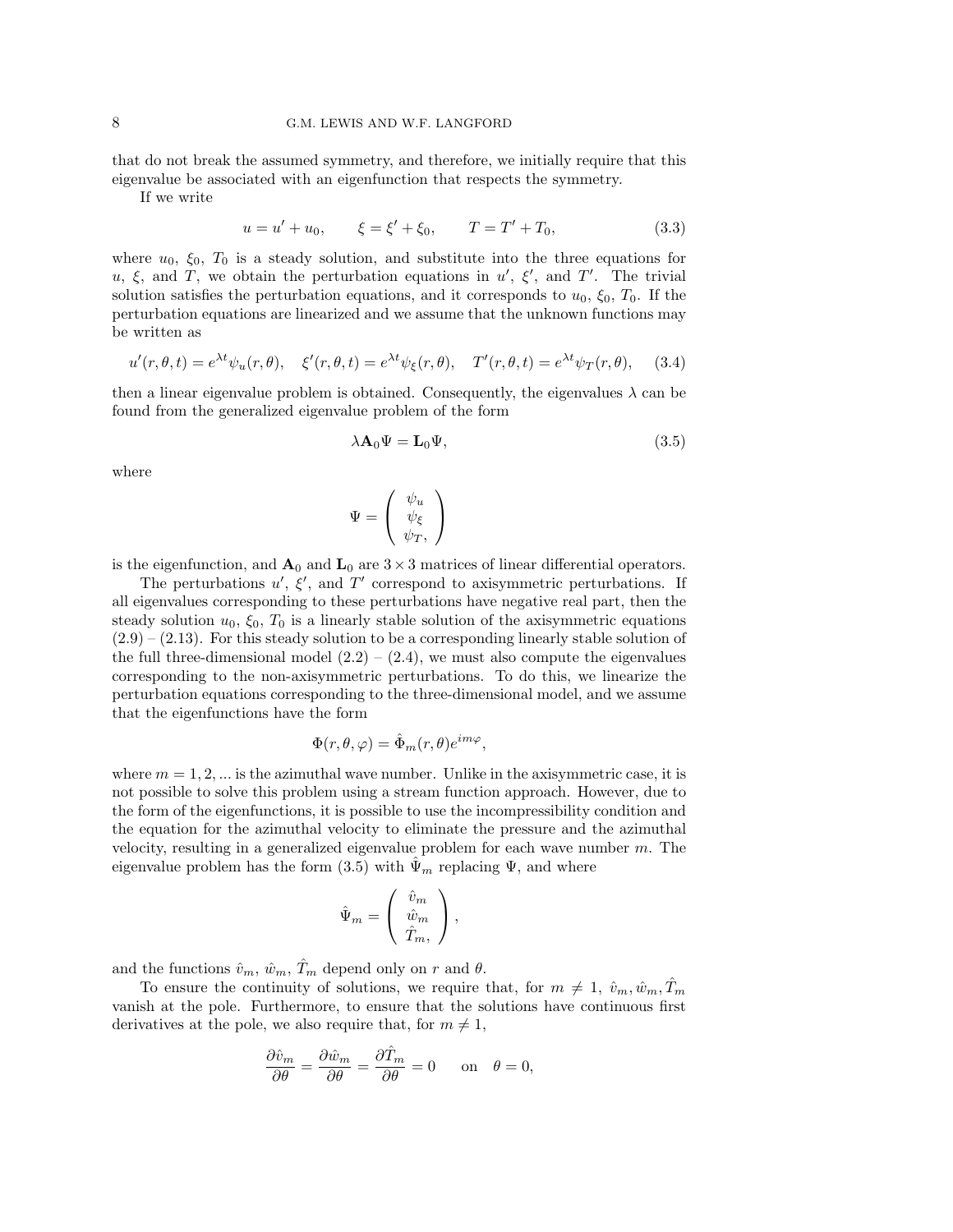For  $m = 1$ , the condition of continuity also requires that  $\hat{w}_1$  and  $\hat{T}_1$  vanish at the pole. However, no such restriction applies to the meridional velocity because the condition that  $v(r, \theta, \varphi) = -v(r, \theta, \varphi + \pi)$  in the limit as  $\theta \to 0$  allows for continuity in this case. However, to avoid the difficulty of computing non-zero solutions at  $\theta = 0$ , we only look for stability with respect to perturbations that satisfy  $\hat{v}_1(r, \theta = 0) = 0$ ; this corresponds to perturbations that do not exhibit flow across the pole. We consider this additional boundary condition to be an additional simplifying assumption of the model. Furthermore, to reduce computational requirements we also only compute the stability with respect to perturbations that do not break the reflectional symmetry about the equator.

## 4. Numerical methods.

4.1. Discretization. Because it is not possible to find analytic solutions for either the steady solution or the eigenvalue problem, the solutions are approximated numerically. Second order centered finite differencing is used to discretize the spatial derivatives. We approximate the value of the unknown functions at the locations of  $N \times N$  uniformly spaced grid points in the interior of the domain. The values of T on the outer boundary, on the equator, and at the pole are not determined by the boundary conditions, and must also be considered as unknowns. This leads to discretized solution vectors of size  $3N^2 + 3N$ . Discretization of the steady equations for  $u, \xi$ , and T leads to a system of nonlinear algebraic equations that can be solved by Newton iteration and Keller continuation (as explained in Section 4.2) to find an approximation of the steady solution.

For the numerical approximation of the eigenvalues, the linearized perturbation equations are discretized, and thus the values of the steady solution are only needed at specific locations (the grid points) and the computed approximations are used. That is, the linearization is made about the approximate solution. Thus, upon discretization the partial differential eigenvalue problem becomes a generalized matrix eigenvalue problem.

4.2. Solution techniques. We are interested in computing the steady solution for a wide range of parameter values. To do this, we implement pseudo-arclength continuation with the Keller correction condition (see e.g. [8]), and use a Newton method to solve the resulting equations. If a solution is known for a particular set of parameter values, then this method can be used effectively to follow solutions as a parameter is varied, i.e. to find a solution curve (with respect to the parameter).

Here, we know that for  $\Delta T = 0$ , the trivial solution satisfies the equations for u,  $\xi$  and T. Thus, for  $\Delta T$  small, the trivial solution is a reasonable prediction of the solution, and Newton's method is used for the correction. In psuedo-arclength continuation, the parameter is considered as an unknown, and initial guesses of the solution are found by following the tangent, or a secant line approximation, to the solution curve. Increments are made approximately along the solution curve, and not by incrementing the parameter. The Keller condition ensures that the corrections to the initial guesses occur approximately perpendicularly to the tangent. This method is particularly useful because it is able to compute solutions along the solution curve even when there is a limit point on the curve, i.e. when the solution curve turns back on itself. In practice, the evaluation of the Jacobian is expensive, and therefore, in order to reduce the number of Jacobian evaluations, we use a quasi-Newton method in which the Jacobian is not updated on each iteration.

The generalized matrix eigenvalue problem that results from the discretization of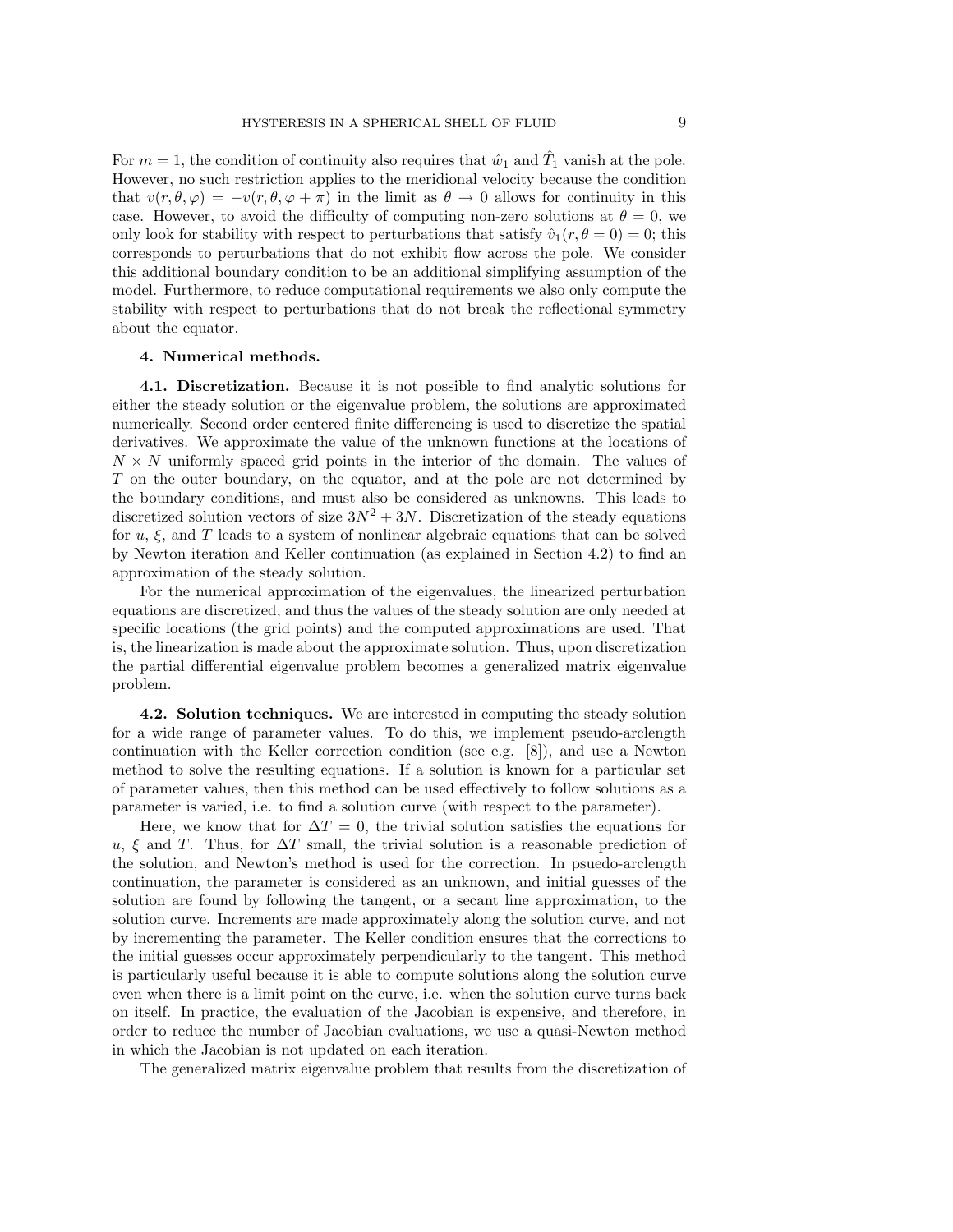(3.5) is solved in Matlab using the implicitly restarted Arnoldi method [18], which is a memory-efficient iterative method for finding a specified number of the largest eigenvalues. A generalized Cayley transformation [8] is made so that the Arnoldi iteration finds the eigenvalues of interest. In particular, the generalized Cayley transformation

$$
\mathbf{C}(\mathbf{L}, \mathbf{A}) = (\mathbf{L} - \alpha_1 \mathbf{A})^{-1} (\mathbf{L} - \alpha_2 \mathbf{A})
$$
\n(4.1)

maps eigenvalues  $\lambda$  of the generalized matrix eigenvalue problem  $\lambda A v = L v$  to eigenvalues  $\sigma$  of the transformed matrix  $\mathbf{C}(\mathbf{L}, \mathbf{A})$ , such that the eigenvalues  $\lambda$  with  $\text{Real}(\lambda) > (\alpha_1 + \alpha_2)/2$  are mapped to the eigenvalues  $\sigma$  with  $|\sigma| > 1$ , where  $\alpha_1$  and  $\alpha_2$  are the real parameters of the Cayley transformation. The parameters of the transformation can be chosen to improve convergence properties. The matrix  $C(L, A)$  does not have to be formed explicitly, because the Arnoldi iteration only requires matrixvector products involving  $C(L, A)$  [18]. Thus, the full sparseness properties of L and A can be exploited, and computer memory requirements can be reduced.

5. Existence and stability results. The specific values of the parameters that are used in the computations are listed in Table 5.1. While these parameters remain fixed, we vary the gap width R (and thus  $r_b \equiv r_a + R$ ) differential heating  $\Delta T$ , and the rate of rotation  $\Omega$ , and compute the azimuthal (or zonal) fluid velocity u, the stream function  $\xi$ , and temperature deviation T.

| ABL.<br>г. |  |  |
|------------|--|--|
|------------|--|--|

The parameters of the spherical shell and fluid used in the computations. See Section 2 for definitions of the symbols.

| $r_a$    | 10           | $\,\mathrm{cm}$   |
|----------|--------------|-------------------|
| $\nu$    | $1.01e^{-2}$ | $\rm cm^2/sec$    |
| $\kappa$ | $1.41e^-$    | $\rm cm^2/sec$    |
| $\alpha$ | $2.06e^{-}$  | - 0               |
| $\rho_0$ | 0.998        | $gm \text{ cm}^3$ |
| $T_r$    | 20.0         | $^{\circ}$ C      |
|          | 980          | $\rm cm/sec^2$    |

For  $\Delta T = 0$ , there is no movement of the fluid. However, for all  $\Delta T > 0$  fluid motion is induced. For small values of  $\Delta T > 0$  a single convection cell develops which we call a Hadley cell. An example of such a solution for gap width  $R = 3.4$  and rotation rate  $\Omega = 0.01$  is plotted in Figure 5.1. In the figure, the stream function  $\xi = \xi(r, \theta)$ , the azimuthal (zonal) velocity  $u = u(r, \theta)$ , and the temperature deviation from the temperature on the inner boundary  $T = T(r, \theta)$ , are plotted on the unscaled domain  $r_a \le r \le r_b$ ,  $0 \le \theta \le \pi/2$ . The figure represents a cross-section of the solution at an arbitrary value of the azimuthal variable  $\varphi$ . The solution corresponding to the full equations  $(2.2)$ – $(2.4)$  is obtained by rotating about the polar axis and reflecting across the equator. The '+' and ' $-$ ' indicate the contours corresponding to positive and negative values of the functions, respectively. Contours of the stream function  $\xi$ and the azimuthal velocity u that intersect the inner and outer boundaries necessarily correspond to zeros of the functions, while contours of the temperature deviation T that intersect the inner boundary correspond to zeros. The polar velocity  $v$  and the radial velocity w can be found from the stream function  $\xi$  using (3.1). In particular, the component of u that lies within a meridional plane is tangential to the contours represented in Figure  $5.1(a)$ , and thus the flow tends to follow these contours. More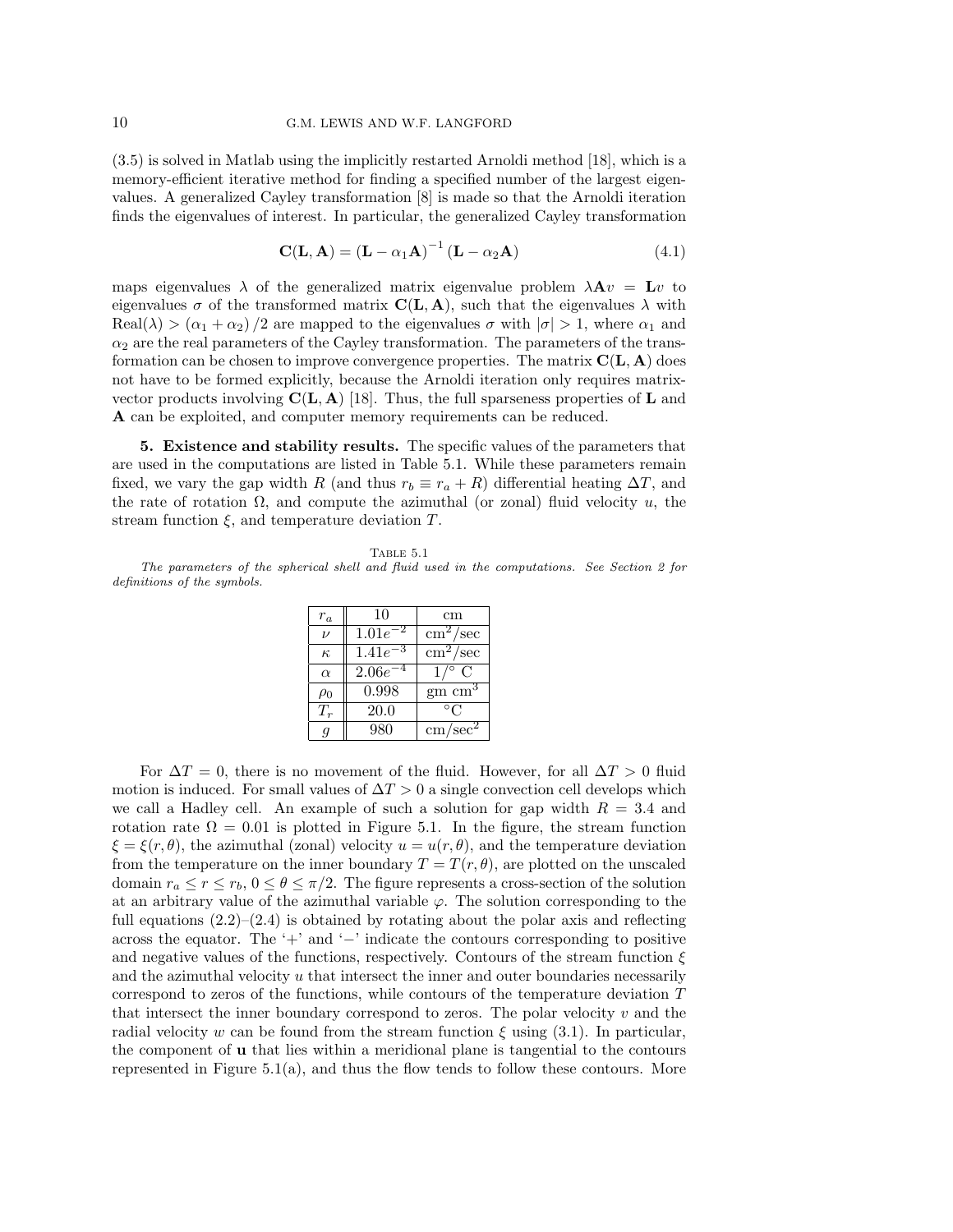specifically, streamlines of the flow are restricted to lie on isosurfaces of ξ. The arrows in Figure 5.1(a) indicate the direction of the flow along the contours. In particular, in this flow, the fluid rises at the equator and falls at the pole. For this figure and all others that follow, we have taken  $N = 40$ .



FIG. 5.1. An example of a single-cell circulation pattern observed for heating parameter  $\Delta T =$ 0.0016, gap width  $R = 3.4$ , and rotation rate  $\Omega = 0.01$ . (a) The stream function  $\xi$ ; the flow tends to follow the contours, (b) the azimuthal (or zonal) velocity u, and (c) the temperature deviation  $T$ from the temperature prescribed on the lower boundary.

The eigenvalues with the 10 largest real parts associated with the axisymmetric eigenfunctions, as well as those associated with the eigenfunctions for each wave number m between 1 and 8 are approximated using the techniques described in Section 3. It is found that all eigenvalues that are computed have negative real part. For the larger values of the wave number  $m$ , the eigenvalues become more negative as the wave number is increased. Thus we expect that all eigenvalues associated with all wave numbers have negative real parts, and we conclude that the circulation pattern in Figure 5.1 is a linearly stable solution of the full three-dimensional equations.



FIG. 5.2. An example of a three-cell circulation pattern observed for heating parameter  $\Delta T =$ 0.0036, gap width  $R = 3.4$ , and rotation rate  $\Omega = 0.01$ . (a) The stream function  $\xi$ ; the flow tends to follow the contours, (b) the azimuthal (or zonal) velocity  $u$ , and (c) the temperature deviation  $T$ from the temperature prescribed on the lower boundary. In (a), the dashed lines represent contours at 1/20 of the interval of the solid contours.

If the heating parameter  $\Delta T$  is increased further while keeping the gap width R fixed, a transition is observed. First, the flow passes through an intermediate stage, in which the stream function near the pole flattens. Then as  $\Delta T$  is increased further, a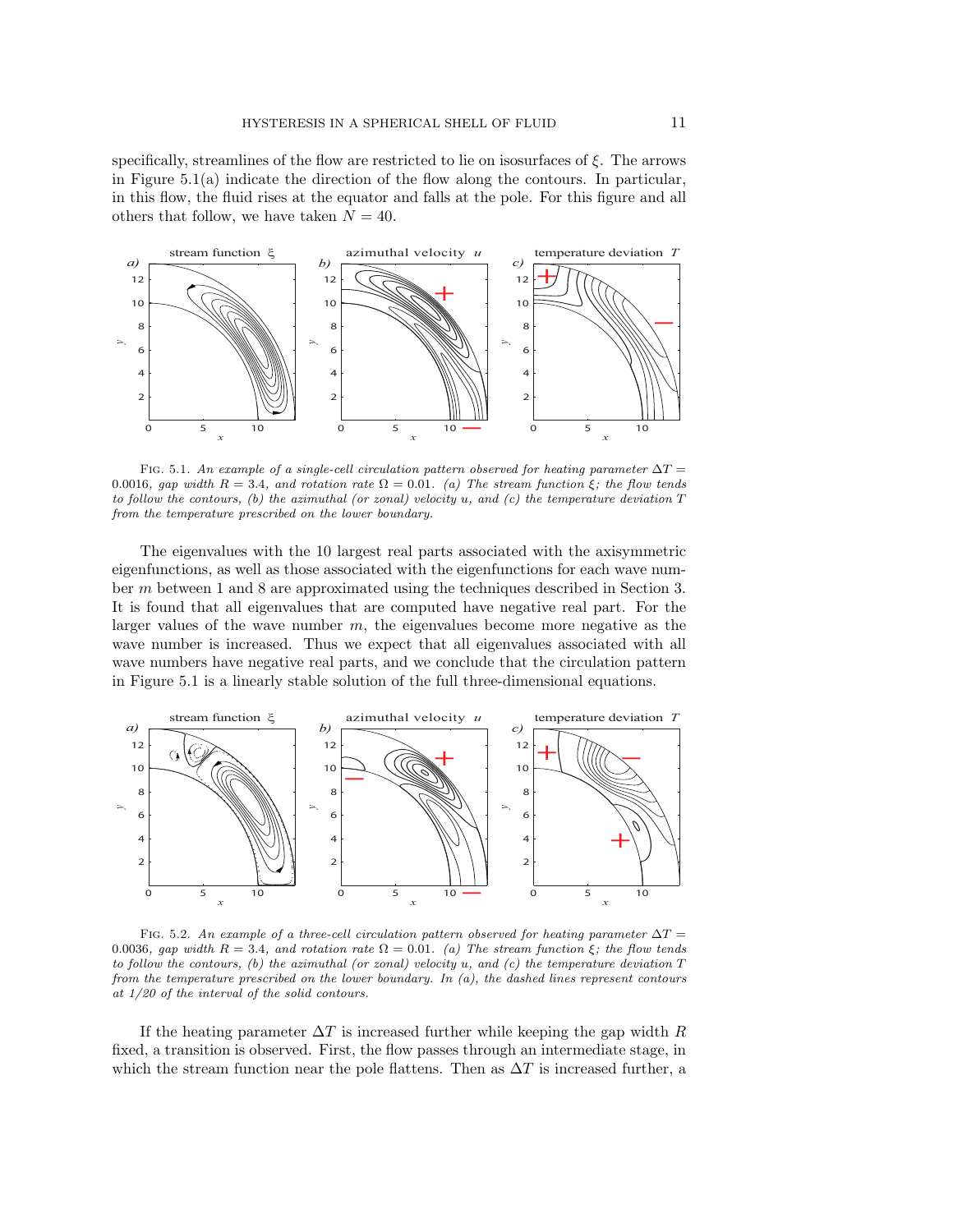three-cell pattern develops (see Figure 5.2). The three-cell pattern resembles the zonally (azimuthally) averaged circulation pattern observed in the Earth's atmosphere, with a strong cell close to the equator (the Hadley cell), a weaker counter-rotating cell in the midlatitude (sometimes called the Ferrel cell), and finally an even weaker cell near the pole with the same direction of rotation as the Hadley cell [29]. Distinct differences between this pattern and that observed in the Earth's atmosphere is that the equatorial cell extends to higher latitude than the Hadley cell of the atmosphere, and the middle cell does not extend to the inner sphere as does the corresponding cell of the atmosphere. However, as the differential heating  $\Delta T$  is increased further the middle cell does extend to the inner surface. The azimuthal velocity  $u$  is also similar to the azimuthally averaged azimuthal velocity observed in the Earth's atmosphere, except that in the atmosphere the jet stream occurs at a somewhat lower latitude, and the negative velocity near the surface does not extend as far from the equator [29]. It is found that this solution is linearly stable to all axisymmetric and non-axisymmetric perturbations considered, although stability to non-axisymmetric perturbations is lost as the differential heating is increased  $\Delta T$ .

It is of particular interest that, although there is clearly a transition in the flow pattern as  $\Delta T$  is increased, there is no point at which the solution is neutrally stable, i.e. no eigenvalue crosses the imaginary axis. This is not entirely unexpected. Other studies in which flow transitions in systems with a lack of symmetry were investigated have revealed such behaviour; for example see [7, 23, 15, 30, 27]. Although such transitions have been observed in the absence of a corresponding nearby bifurcation (e.g. [7, 23]), they may be induced by a broken pitchfork bifurcation or a perturbed hysteresis bifurcation (see below). Therefore, we search for such a mechanism.

Although our full system has  $SO(2) \times \mathbb{Z}_2$  symmetry, we are looking for solutions that preserve this symmetry, so we have used the symmetry to simplify the equations for  $u, \xi$  and T. The simplified equations possess none of these symmetries. The symmetries of a system determine the types of bifurcation that are likely to occur, i.e. which types are generic for the system. For equations with no symmetry, saddlenode and Hopf bifurcations are generic, and are expected to be observed if a real eigenvalue crosses through zero or a complex pair of eigenvalues crosses the imaginary axis, respectively, as a single parameter is varied.

The presence of a saddle-node bifurcation in itself can not explain the observed transition, which occurs without a zero eigenvalue. However, such a transition may occur near an organizing center or bifurcation of codimension 2. This implies that it will be necessary to vary a second parameter to find it. The types of codimension 2 bifurcation points that could occur generically in a system like ours are the broken pitchfork bifurcation [10, 15, 30] and the hysteresis (or cusp) bifurcation [27] as described above and in [10, 16].

In order to clarify the origin of the observed transition, it is useful to explore the solutions at larger gap width and rate of rotation. If the gap width is increased to  $R = 12$  and the rotation rate to  $\Omega = 0.1$ , then, when the heating  $\Delta T$  is small enough, the linearly stable one-cell pattern is maintained, with a slight distortion of the stream function near the outer boundary, and an increase in the retrograde velocity near the equator. An example is plotted in Figure 5.3. As the heating parameter  $\Delta T$ is increased, there is a transition to a two-cell pattern (Figure 5.4), and again this transition occurs without an eigenvalue corresponding to an axisymmetric eigenfuction crossing the imaginary axis.

It is observed that as the gap width R and the rotation rate  $\Omega$  are increased,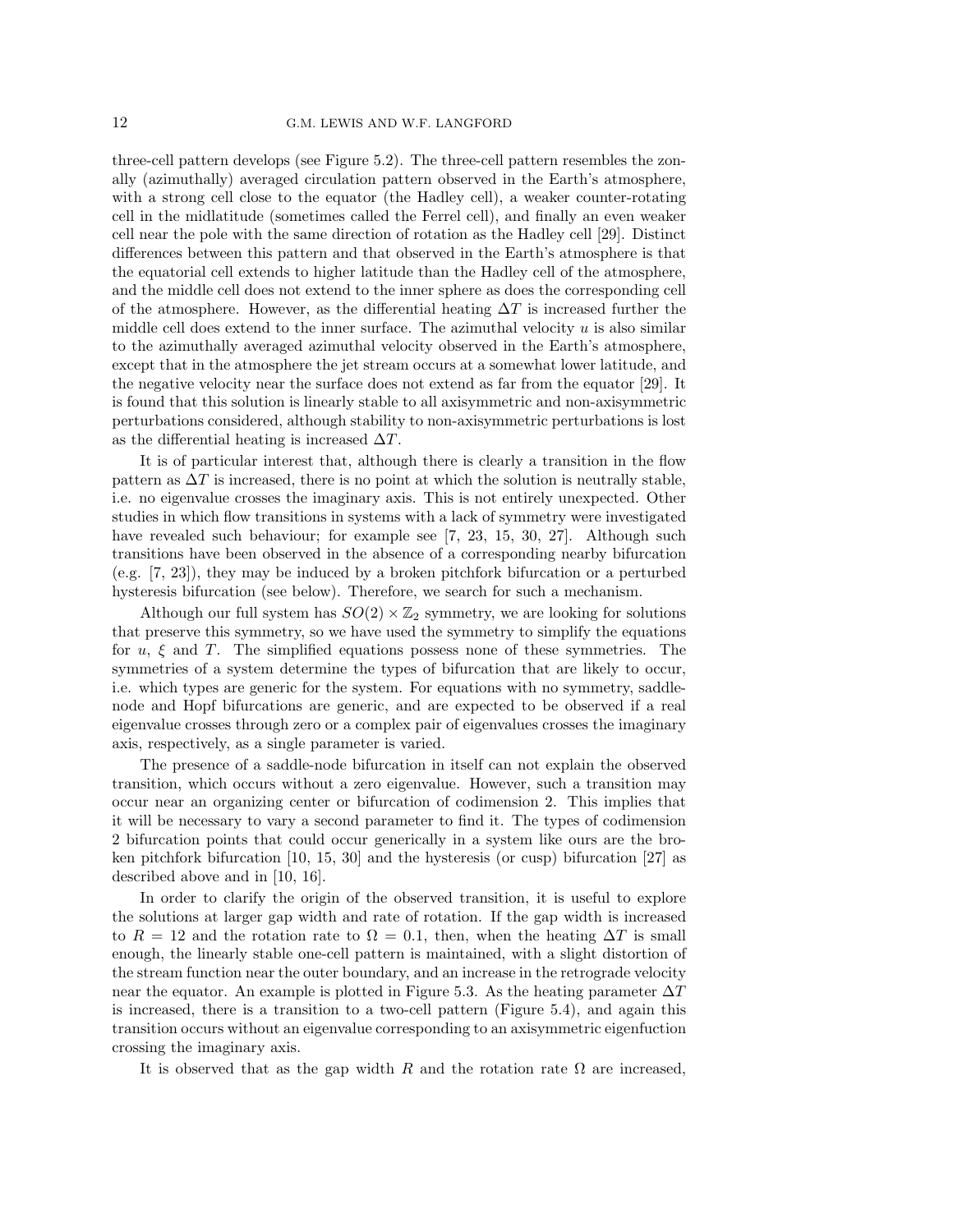

FIG. 5.3. An example of a single-cell circulation pattern observed for heating parameter  $\Delta T =$ 0.014, gap width  $R = 12$ , and rotation rate  $\Omega = 0.1$ . (a) The stream function  $\xi$ ; the flow tends to follow the contours, (b) the azimuthal (or zonal) velocity u, and (c) the temperature deviation T from the temperature prescribed on the lower boundary.



FIG. 5.4. An example of a two-cell circulation pattern observed for heating parameter  $\Delta T =$ 0.016, gap width  $R = 12$ , and rotation rate  $\Omega = 0.1$ . (a) The stream function  $\xi$ ; the flow tends to follow the contours, (b) the azimuthal (or zonal) velocity u, and (c) the temperature deviation  $T$ from the temperature prescribed on the lower boundary. In  $(a)$ , the dashed lines represent contours at 1/5 of the value of the solid contours.

the steady solutions become less stable to non-axisymmetric perturbations. As a result, although this two-cell pattern is stable to axisymmetric perturbations, it is linearly unstable to non-axisymmetric perturbations. The loss of stability to the nonaxisymmetric perturbations occurs as a Hopf bifurcation, and thus the bifurcating solution is expected to be a rotating wave with azimuthal wave number  $m$ . This implies that this two-cell solution will not be physically observable directly. However, because the loss of stability occurs near the one-cell to two-cell transition, it is possible that the rotating wave will inherit the  $\theta$  and r dependence of the two-cell solution, i.e. an azimuthal average of the rotating wave will have a two-cell structure. We do not show this here, as it is secondary to our purpose for presenting this example. Regardless of the stability with respect to non-axisymmetric perturbations, the twocell pattern is a linearly stable solution of the axisymmetric equations, and forms in qualitatively the same manner as the transition that is observed at at lower R and  $\Omega$ (see below for further discussion). Thus, an investigation of the transition to this flow, in the axisymmetric equations, will provide a mechanism for the transition. Below we consider only solutions and stability with respect to the axisymmetric equations.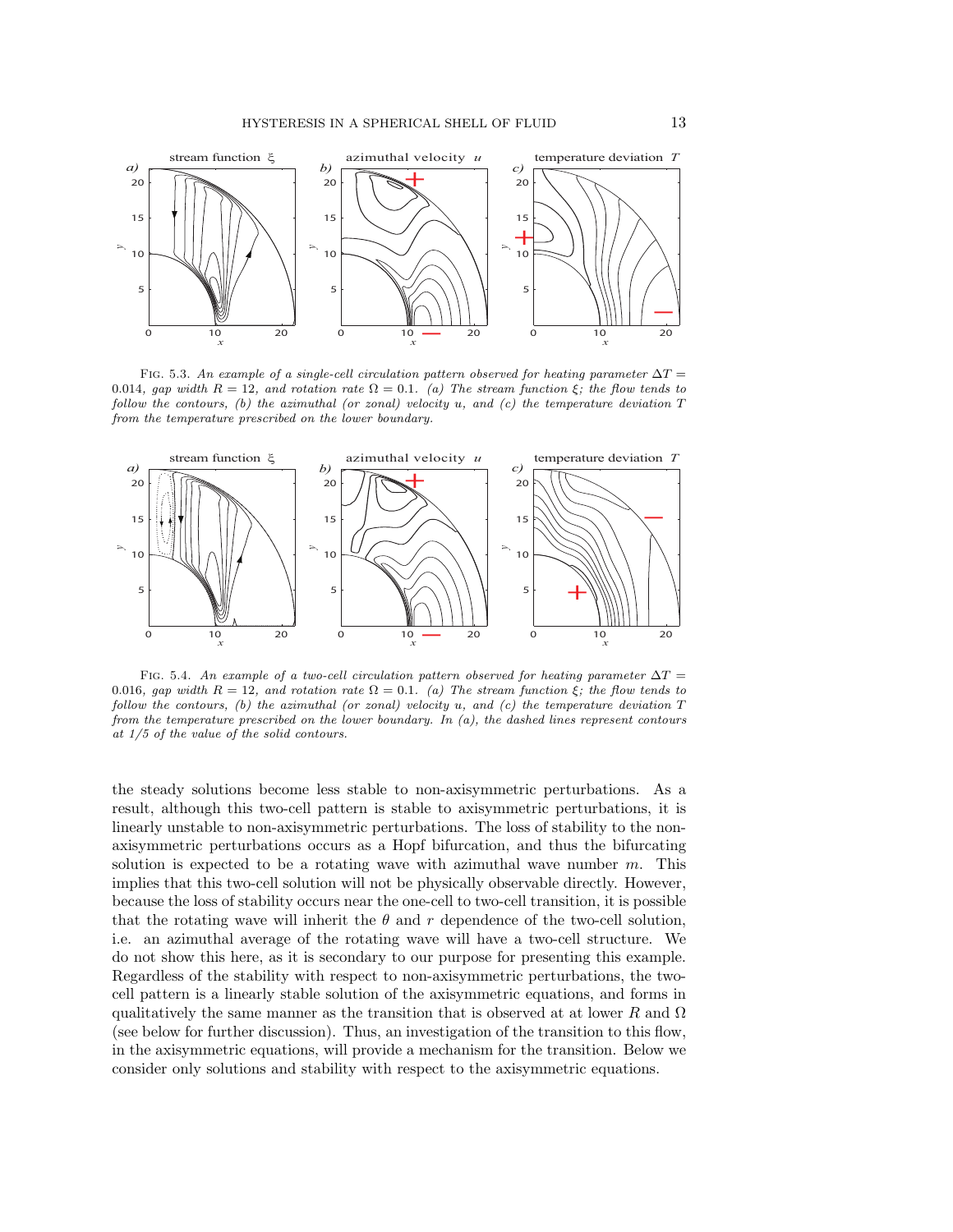As mentioned above, the transition at  $R = 12$  and  $\Omega = 0.1$  occurs without an eigenvalue corresponding to an axisymmetric eigenfuction crossing the imaginary axis. Because the eigenvalue with largest real part is real, this implies that there is no parameter value at which there is a zero eigenvalue. In Figure 5.5, we plot the real value of the (axisymmetric) eigenvalue with largest real part as a function of the heating parameter  $\Delta T$ , and we plot a "bifurcation diagram" that indicates how the solutions change as  $\Delta T$  changes, where the vertical axis is the  $L^2$ -norm of the stream function  $\xi$ . In the figure it can be seen that as the heating parameter  $\Delta T$  increases, the value of the eigenvalue increases until it reaches a maximum that is negative, at which point it begins to decrease without ever reaching zero. Heuristically, it is observed that the development of the two-cell pattern begins to occur near this maximum.



FIG. 5.5. Results for  $R = 12$ ,  $\Omega = 0.1$ . (top) Real part of eigenvalue with largest real part versus  $\Delta T$ , and (bottom) Bifurcation diagram in  $\Delta T$ ; vertical axis represents the  $L^2$ -norm of the  $stream$   $function$   $\xi.$ 

If the gap width is increased to  $R = 16.2$ , then for small values of  $\Delta T$  a linearly stable one-cell pattern is again observed. See Figure 5.6. A gap width of  $R = 16.2$ corresponds to an aspect ratio  $\eta = R/r_a = 1.35$ . Although we are not necessarily interested in flows at large aspect ratio, they will help to explain the transition that is observed for smaller gap width.

As we increase the differential heating  $\Delta T$ , again we see a transition from the one-cell to a two-cell pattern, shown in Figure 5.7. However, in this case, a real eigenvalue does cross the imaginary axis. In Figure 5.8, we plot both the real part of the eigenvalue with largest real part as a function of  $\Delta T$ , and the corresponding bifurcation diagram. The crossing of the imaginary axis by a real eigenvalue corresponds to a saddle-node bifurcation, also referred to as a limit point or fold. As the solution curve is followed past the bifurcation point, the solution becomes linearly unstable, and the value of  $\Delta T$  begins to decrease. For a short interval, the real eigenvalue increases until it reaches a maximum, after which it begins to decrease. Subsequently, it again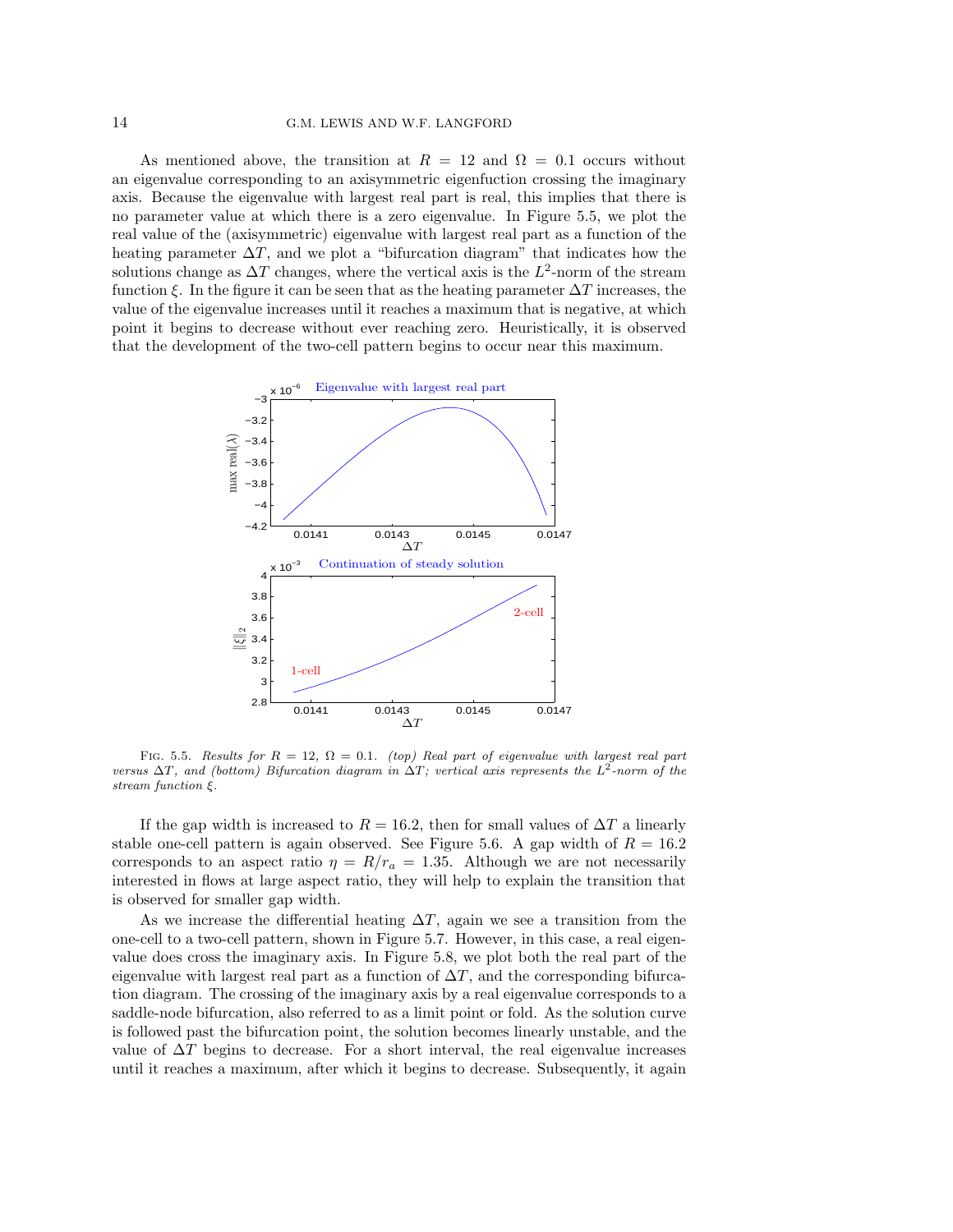crosses the imaginary axis, and a second saddle-node bifurcation is observed. As we follow the curve past this point, the solution returns to being linearly stable, and  $\Delta T$ once again begins to increase. This pair of saddle-node bifurcations results in an 'S' shaped bifurcation diagram. As we follow the solution curve, from the lower part of the 'S' to the upper part of the 'S', the real part of the eigenvalue with largest real part traces out the loop seen in Figure 5.8. This form of solution curve results is a classical mechanism for hysteresis, as seen in the hysteresis loop shown in Figure 1.1.



FIG. 5.6. An example of a single-cell circulation pattern observed for heating parameter  $\Delta T =$ 0.013, gap width  $R = 16.2$ , and rotation rate  $\Omega = 0.1$ . (a) The stream function  $\xi$ ; the flow tends to follow the contours, (b) the azimuthal (or zonal) velocity u, and (c) the temperature deviation  $T$ from the temperature prescribed on the lower boundary.



FIG. 5.7. An example of a two-cell circulation pattern observed for heating parameter  $\Delta T =$ 0.015, gap width  $R = 16.2$ , and rotation rate  $\Omega = 0.1$ . (a) The stream function  $\xi$ ; the flow tends to follow the contours,  $(b)$  the azimuthal (or zonal) velocity u, and  $(c)$  the temperature deviation  $T$ from the temperature prescribed on the lower boundary. In  $(a)$ , the dashed lines represent contours at 1/5 of the value of the solid contours.

6. Hysteresis bifurcation. The behaviour observed in Figures 5.5 and 5.8 is indicative of a hysteresis (or cusp) bifurcation point. The typical behaviour of a nonlinear system near a hysteresis point is as shown in Figure 1.1. It can be expected that at some critical value of the gap width  $R = R<sub>c</sub>$ , a one-dimensional bifurcation diagram in  $\Delta T$  will have a single vertical tangent, with slopes on either side being positive. For values of  $R < R_c$ , we expect no bifurcations as  $\Delta T$  is increased (as in Figure 5.5), while for  $R > R_c$  we expect a pair of saddle-node bifurcations (as in Figure 5.8). This behaviour can be seen in Figure 1.1, where these different one-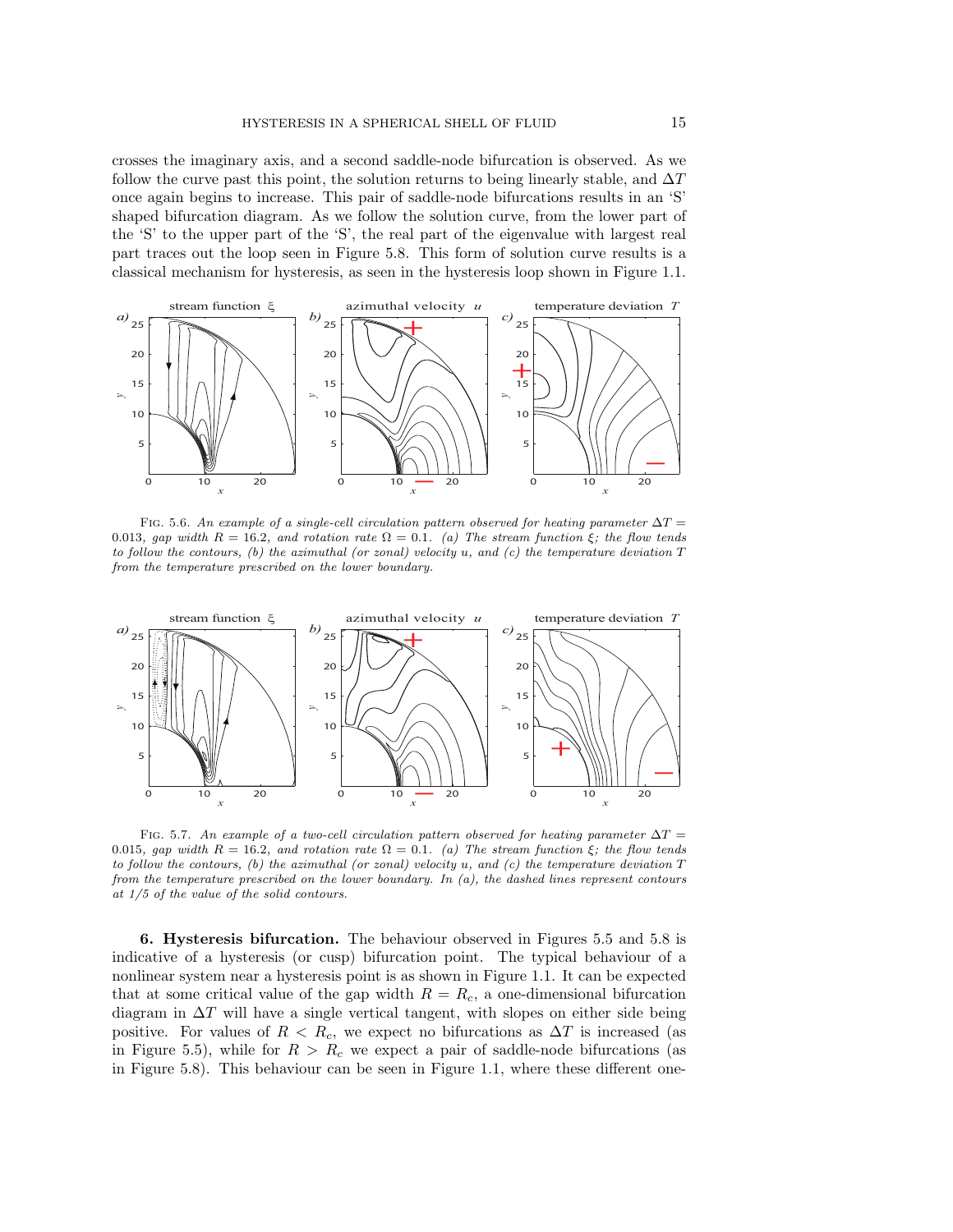

FIG. 5.8. Results for  $R = 16.2$ . (top) Real part of eigenvalue with largest real part versus  $\Delta T$ , and (bottom) Bifurcation diagram in  $\Delta T$ ; vertical axis represents the  $L^2$ -norm of the stream function ξ

dimensional bifurcation diagrams in  $\Delta T$  may be obtained as slices through M, taken with different values of constant  $R$ . Mathematically, a hysteresis or cusp bifurcation point is determined by the following three conditions [16]:

- 1. There exists a steady solution.
- 2. There is a simple zero eigenvalue of the linearization of the equations about the steady solution.
- 3. The coefficient of the second order term of the normal form equations on the centre manifold vanishes.

Therefore, in order to demonstrate that the observed behaviour is indeed generated by a hysteresis bifurcation, it is necessary to show that each of the above three conditions is satisfied. Although it may seem that this would be a daunting task, in fact these conditions can be verified by an explicit calculation that can be performed numerically as follows, see [8, 16]. To elucidate these conditions and the means that we use to compute the hysteresis point, we write the equations for  $\xi$ ,  $u$ , and  $T$  in the abstract form:

$$
\dot{U} = LU + N(U, U),\tag{6.1}
$$

where

$$
U=\left(\begin{array}{c}\xi\\u\\T\end{array}\right)
$$

is the dependent variable,  $L$  is the linear operator such that  $LU$  is the linear part of the equations,  $N(U, U)$  is the nonlinear part of the equations, and the dot represents differentiation with respect to time. Note that the nonlinear part  $N$  has only quadratic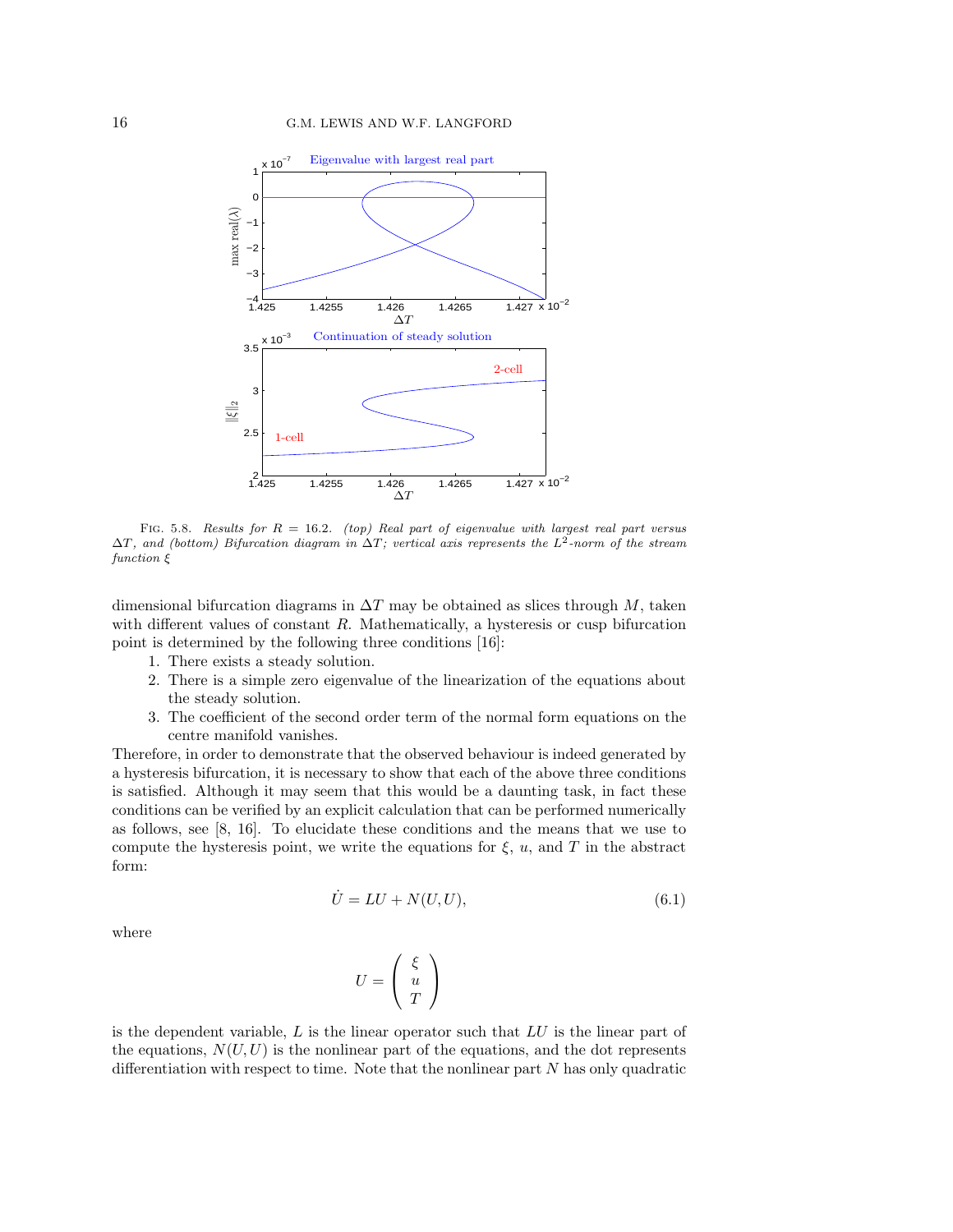terms (from the Navier-Stokes equation), and thus we may write it in the bilinear form  $N(U, U)$ .

Assume that for some critical values of the parameters  $(\Delta T, R) = (\Delta T_c, R_c)$ , there is a steady solution  $U_0$  of (6.1), i.e.,  $U_0$  satisfies

$$
LU_0 + N(U_0, U_0) = 0.
$$
\n(6.2)

Assume also that at  $(\Delta T, R) = (\Delta T_c, R_c)$  the linearization  $L_0$  about the steady solution  $U_0$  has a simple zero eigenvalue  $\lambda_0 = 0$  while all other eigenvalues have negative real part, where  $L_0$  is given by

$$
L_0V = LV + N(V, U_0) + N(U_0, V). \tag{6.3}
$$

That is, we have

$$
L_0 \Psi = 0,\t\t(6.4)
$$

where  $\Psi$  is the eigenfunction corresponding to the zero eigenvalue.

Under certain conditions on  $L_0$ , the dependent variable U can be written in the form

$$
U = w\Psi + \Phi,\tag{6.5}
$$

where  $w \in \mathbb{R}$  and thus  $w\Psi \in \text{span}\{\Psi\}$ , and  $\Phi \in E_s$ . Here  $E_s$  is called the stable subspace, and is the space spanned by all eigenfunctions corresponding to eigenvalues with negative real part.

If we write  $U$  as in  $(6.5)$  then under certain technical conditions, a centre manifold and normal form reduction can be performed on (6.1) to obtain the equation on the centre manifold in normal form

$$
\dot{w} = \beta_1 + \beta_2 w + aw^2 + cw^3 + O(w^4),\tag{6.6}
$$

where a and c are coefficients of the normal form, and  $\beta_1$  and  $\beta_2$  are unfolding parameters that are in general functions of the parameters  $\Delta T$  and R. It can be shown that if  $c \neq 0$ , then neglecting the terms of  $O(w^4)$  do not change the qualitative features of the solutions.

The centre manifold and normal form theories state that for  $(\Delta T, R)$  near  $(\Delta T_c, R_c)$ and when the solutions are in some sense small, then the dynamics of  $(6.1)$  can be deduced from (6.6). In particular, solutions of (6.6) are in one-to-one correspondence with those of  $(6.1)$ .

Formulas for the coefficients of the normal form equation can be derived by performing a centre manifold and normal form reduction in the general case [8, 16]. In particular, the coefficient of the second order term is given by

$$
a = 1/2 \langle \Psi^*, N(\Psi, \Psi) \rangle, \qquad (6.7)
$$

where  $\Psi$  is the eigenfunction corresponding to  $\lambda_0$ ,  $\Psi^*$  is the corresponding adjoint eigenfunction corresponding to  $\lambda_0$ , and

$$
\langle U, V \rangle = \iint U \cdot V d\mathbf{r}
$$
 (6.8)

is the inner product on the domain.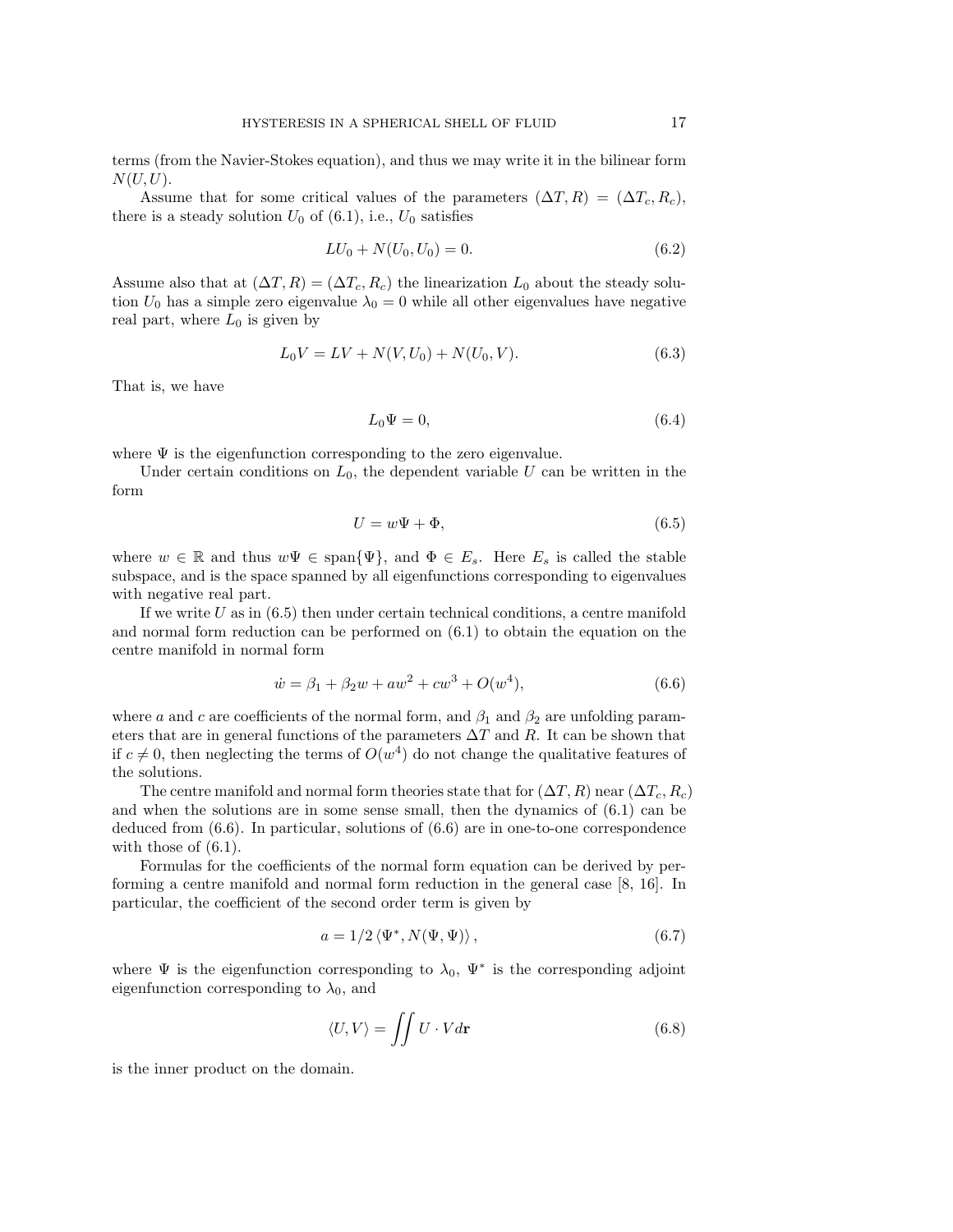For  $a = 0$ , a hysteresis bifurcation occurs when  $\beta_1 = \beta_2 = 0$ . For  $\beta_2/c > 0$ , there is a single solution to (6.6) for all  $\beta_1$ . For  $\beta_2/c < 0$ , there is a region in the twodimensional parameter space  $(\beta_1, \beta_2)$  in which there are three solutions. The borders of this region are given asymptotically by the two curves

$$
\beta_1 = \pm \frac{2}{3} \sqrt{\frac{-\beta_2}{c}} \beta_2.
$$
\n(6.9)

As  $\beta_2$  approaches zero, these two curves approach each other and meet in a cusp at  $\beta_1 = \beta_2 = 0$ . This is the origin of the name "cusp bifurcation".

In order to show that a hysteresis or cusp bifurcation occurs in the model, we need to show that the three aforementioned conditions are satisfied. That is, we must find parameter values  $(\Delta T, R) = (\Delta T_c, R_c)$ , such that the following three equations are satisfied

$$
LU_0 + N(U_0, U_0) = 0,\t\t(6.10)
$$

$$
L_0 V = 0, \qquad \langle V, V \rangle = 1, \tag{6.11}
$$

$$
a = 1/2 \langle \Psi^*, N(\Psi, \Psi) \rangle = 0,\tag{6.12}
$$

where  $L_0$  is given by (6.3).

These equations have the unfortunate property that for some values of  $\Delta T \neq \Delta T_c$ ,  $R \neq R_c$ ,  $L_0$  will not be singular, and thus (6.11) will not have a solution for any V. Therefore, it will be convenient to use the following defining system [8]

$$
LU_0 + N(U_0, U_0) = 0,\t\t(6.13)
$$

$$
g = 0,\t(6.14)
$$

$$
g'=0,\t\t(6.15)
$$

where  $g$  and  $g'$  are scalars given by

$$
L_0V + gB = 0, \qquad \langle C, V \rangle = 1,\tag{6.16}
$$

$$
L_0V' + g'B = -N(V, V), \qquad \langle C, V' \rangle = 0,
$$
\n(6.17)

and where B is not in the range of  $L_0$ , and C is not in the range of the adjoint operator  $L_0^*$ , which is defined by

$$
\langle L_0 U, V \rangle = \langle U, L_0^* V \rangle \, ,
$$

for all  $U$  and  $V$ .

Each of the three equations  $(6.13) - (6.15)$  corresponds to one of the hysteresis point defining conditions. Specifically,  $U_0$  is a steady solution of  $(6.1)$  when the first equation (6.13) is satisfied. If we set  $g = 0$  in (6.16) and there is a solution, then  $L_0$ has a zero eigenvalue with corresponding eigenfunction  $V$ . Thus, the second hysteresis condition is satisfied when the second equation (6.14) is satisfied. In this case, when  $L_0$  is not singular then there will still be a solution of  $(6.16)$ , namely one for which  $g \neq 0$ . This is assured by choosing B not in the range of  $L_0$ . If we set  $g' = 0$  in  $(6.17)$ , and there is a solution, then we have that  $N(V, V)$  must be in the range of  $L_0$ . If we also have  $g = 0$ , then from above we have that V is the eigenfunction of  $L_0$  with zero eigenvalue, i.e.  $V = \Psi$ . Thus, if  $N(V, V)$  is in the range of  $L_0$  then,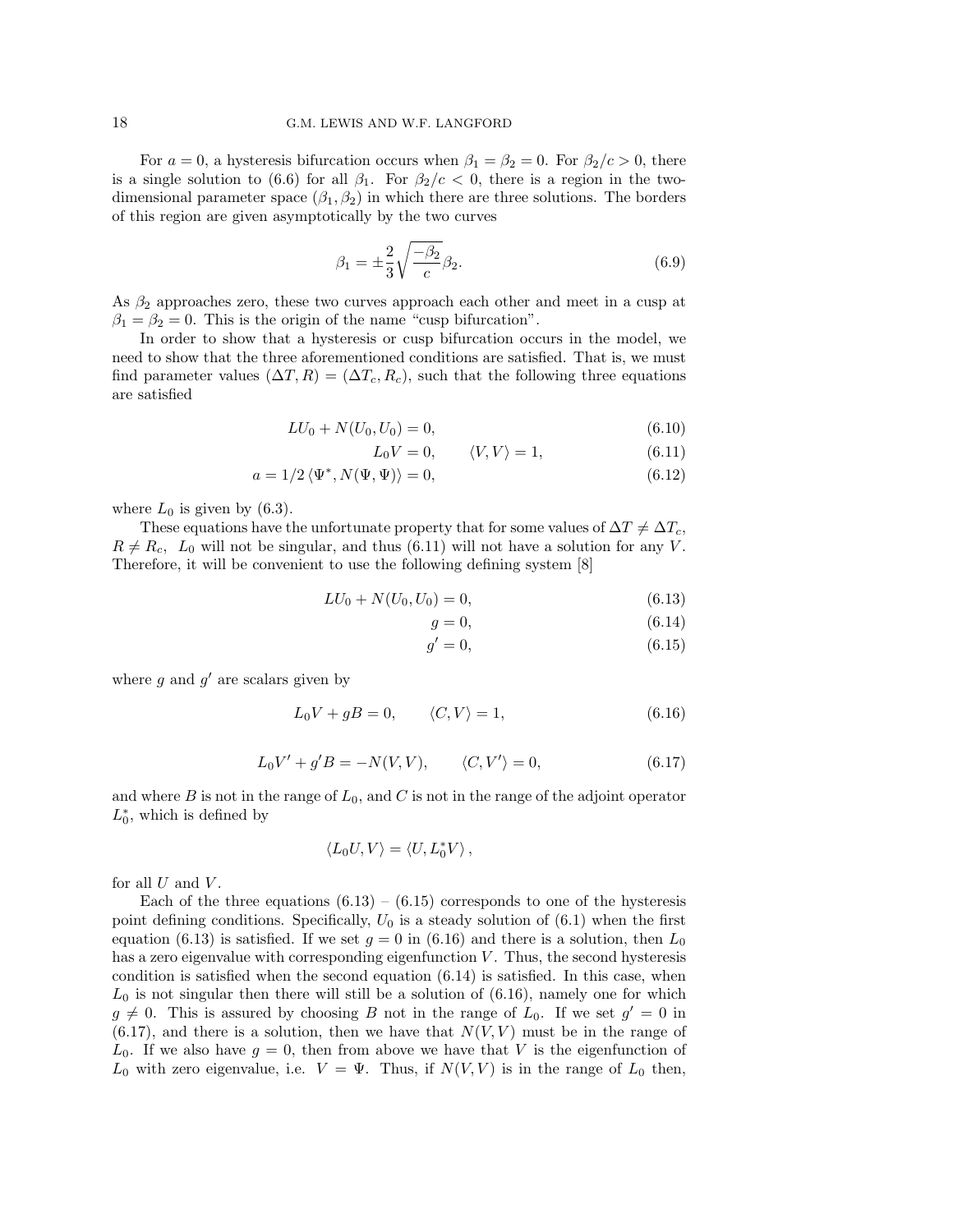by the "Fredholm alternative" property of the adjoint,  $N(V, V)$  must be orthogonal to the eigenfunction of  $L_0^*$  corresponding to the zero eigenvalue, i.e. we must have  $\langle \Psi^*, N(\Psi, \Psi) \rangle = 0$ , and thus the second-order coefficient of the normal form vanishes. When  $L_0$  is nonsingular, (6.17) has a solution regardless of  $g'$ . However, there is also the possibility that close to the cusp there are parameter values such that  $L_0$ is singular, while  $N(V, V)$  is not in the range of  $L_0$ ; this occurs at the saddle-node bifurcations. Thus, there will be no solution of  $(6.17)$  for  $g' = 0$ . However, because B is not in the range of  $L_0$ , we are assured a solution with  $g' \neq 0$ .

In order to make the equations linear in  $V$  and  $V'$ , we can choose the normalization conditions as shown. Solutions are assured when  $C$  is chosen to be not in the range of the adjoint operator  $L_0^*$ . In practice, because the kernel of  $L_0$  is only one dimensional, it is easy to choose  $B$  and  $C$  with the required properties.

It can be proved that when the system  $(6.13) - (6.15)$  has a solution, then not only is the non-degeneracy condition for a cusp bifurcation satisfied, but also the transversality condition [8]. Thus, we are assured that we have found a cusp bifurcation.

Upon discretization of  $(6.13) - (6.15)$  and  $(6.16) - (6.17)$  on an  $N \times N$  grid, we obtain a system of nonlinear algebraic equations. For various values of  $N$ , we find that there are critical parameter values ( $\Delta T, R$ ) = ( $\Delta T_c, R_c$ ) such that there is a  $U_0$ ,  $g$  and  $g'$  that satisfy the discretized system. Results are listed in Table 6.1. Although for small  $N$  it appears that we are not in the asymptotic range, the results for higher value of  $N$  provide evidence of convergence. The large variation in  $R$  between the results at  $N = 40$  and  $N = 80$  is possibly caused by the nonlinear dependence of the equations on R; see  $(2.9) - (2.13)$ . In particular, for large R, we expect that a large change in  $R$  is required to produce even a small change in behaviour of the solutions. This could also be an indication that the boundary layers are not sufficiently resolved at low resolution to put us in the asymptotic range of the convergence. Regardless, the results provide evidence that a hysteresis bifurcation does in fact exist in the model with cusp point  $(\Delta T_c, R_c) \approx (0.017, 28)$ , and thus the lower resolution captures the correct qualitative behaviour.

| TABLE.<br>. . |  |
|---------------|--|
|---------------|--|

Critical parameter values at which the hysteresis bifurcation occurs, for various values of N. The results provide evidence of convergence.

|     | $\wedge T$ | R.   |
|-----|------------|------|
| 40  | 0.0143     | 16.0 |
| 80  | 0.0155     | 24.2 |
| 120 | 0.0163     | 27.8 |
| 160 | 0.0165     | 28.0 |

There is strong evidence that the transition from the one-cell to the two-cell pattern, that is observed at gap width  $R = 12$  as the differential heating  $\Delta T$  is increased, is associated with this cusp bifurcation. We also postulate that the transition from the one-cell to the three-cell pattern, that is observed at gap width  $R = 3.4$  as the differential heating  $\Delta T$  is increased, is not only the same mechanism, but is associated with the same bifurcation. This is evident if we consider the transition from the onecell pattern for a sequence of gap widths R and rotation rates  $\Omega$  that decrease from  $R = 12$ ,  $\Omega = 0.1$  to  $R = 3.4$ ,  $\Omega = 0.01$ . For all transitions in this sequence, regardless of whether the transition results in a two-cell or three-cell pattern, the eigenvalue with largest real part behaves in the same manner (as shown in Figure 5.5) with only small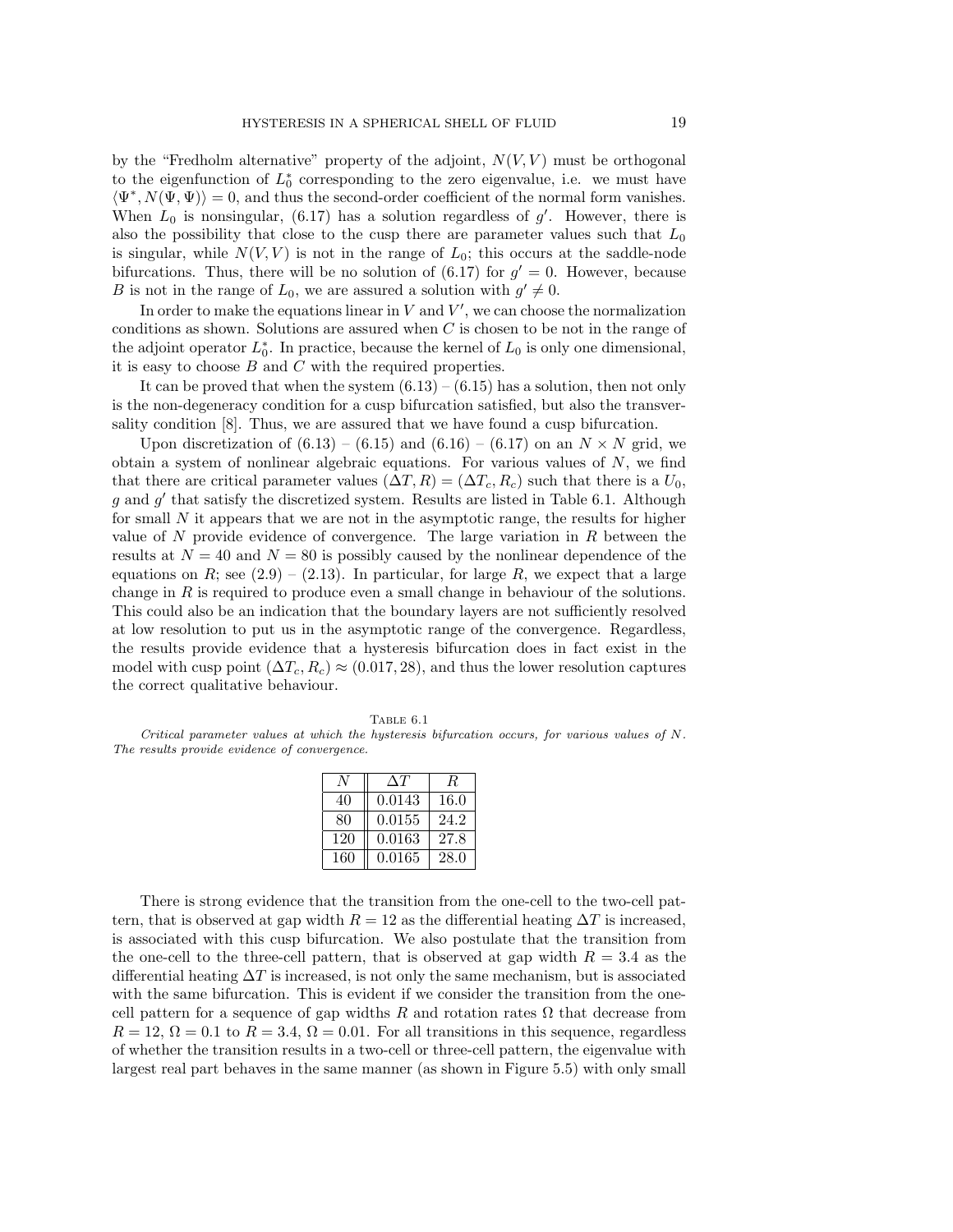quantitative changes. Furthermore, in all cases, the stream function component of the eigenfunctions corresponding to the eigenvalue with largest real part has a two-cell structure. The azimuthal velocity component of the eigenfunctions also shows little variation. There is nothing to indicate that there is another bifurcation that is taking place. That is, all solutions discussed above lie on a single solution manifold that is folded at the cusp point; see the manifold M in Figure 1.1. In [27], such a manifold is shown to connect qualitatively different solutions in a model of rotating convection in a cylinder with centrifugal buoyancy.

Furthermore, there is a smooth variation of the qualitative behaviour as  $R$  is varied. For large  $R$ , the transition from one-cell to two-cell begins with a flattening of the stream function  $\xi$  near the pole, corresponding to a decrease in fluid velocity in this region, and is followed by the formation of the counter-rotating cell near the pole. The new cell is first observed as a small cell adjacent to the pole, and grows as the differential heating  $\Delta T$  is increased. Changes in the rotation rate  $\Omega$  affect the stability of the solution to non-axisymmetric perturbations, but do not affect the qualitative features of the transition, and therefore, here, we refer only to changes in gap width R. If R is decreased, the flattening becomes more pronounced before the second cell is observed. When the cell is observed, it grows more quickly with  $\Delta T$  than when the gap width is larger. If the differential heating is increased sufficiently, a transition from the two-cell pattern to a three-cell pattern is observed. For yet smaller gap width, (e.g.  $R = 3.4$ ), again the transition begins with a flattening. However, in this case, the second cell does not first appear adjacent to the pole, but peeks out a small distance from the pole. This transitional stage is not in essence a two-cell pattern, because between the new cell and the pole there is a very weak (almost quiescent) region in which the fluid rotates in the same sense as the large cell near the equator.

The development of the two-cell pattern is easily explained in terms of the lowest order dynamics of the cusp bifurcation. To lowest order, the solution  $U$  to the perturbation equations will be given by  $w\Psi$ , where  $w \in \mathbb{R}$ , and  $\Psi$  is the eigenfunction corresponding to the eigenvalue with largest real part, see (6.5). Thus, to first order, the solution to the axisymmetric equations will be  $w\Psi$  plus the solution about which we have linearized, i.e., the one-cell solution. Thus, because the stream function component of the eigenfunction  $\Psi$  has a two-cell structure, we expect that, to lowest order, the solution will also develop a two-cell structure. The development of the three-cell pattern in this context is not as easily explained. However, it may be possible that insight could be gained from a higher order computation.

We have already pointed out that the variation of the rotation rate  $\Omega$  has relatively smaller qualitative effect on the solutions of the axisymmetric equations. Indeed, a cusp is observed if the rotation is held fixed at  $\Omega = 0.01$ , and only the gap width R is increased. We choose not to present this example because, in this case, an additional saddle-node bifurcation occurs at values of the differential heating slightly larger than where the cusp is observed. As the rotation rate is increased, this bifurcation moves further away from the cusp, and thus the example for  $\Omega = 0.1$  more clearly indicates the origin of the observed transitions.

7. Discussion and Conclusions. This work has shown that a Boussinesq fluid in a rotating spherical shell, differentially heated on its inner surface, can exhibit a variety of stable rotationally symmetric flow patterns. Distinctive features of these flow patterns include a Hadley cell with a flow pattern much like the Hadley cells of the Earth, and a high azimuthal velocity jet stream located at high altitudes and mid-latitudes, much like the jet stream in each hemisphere of the Earth. For small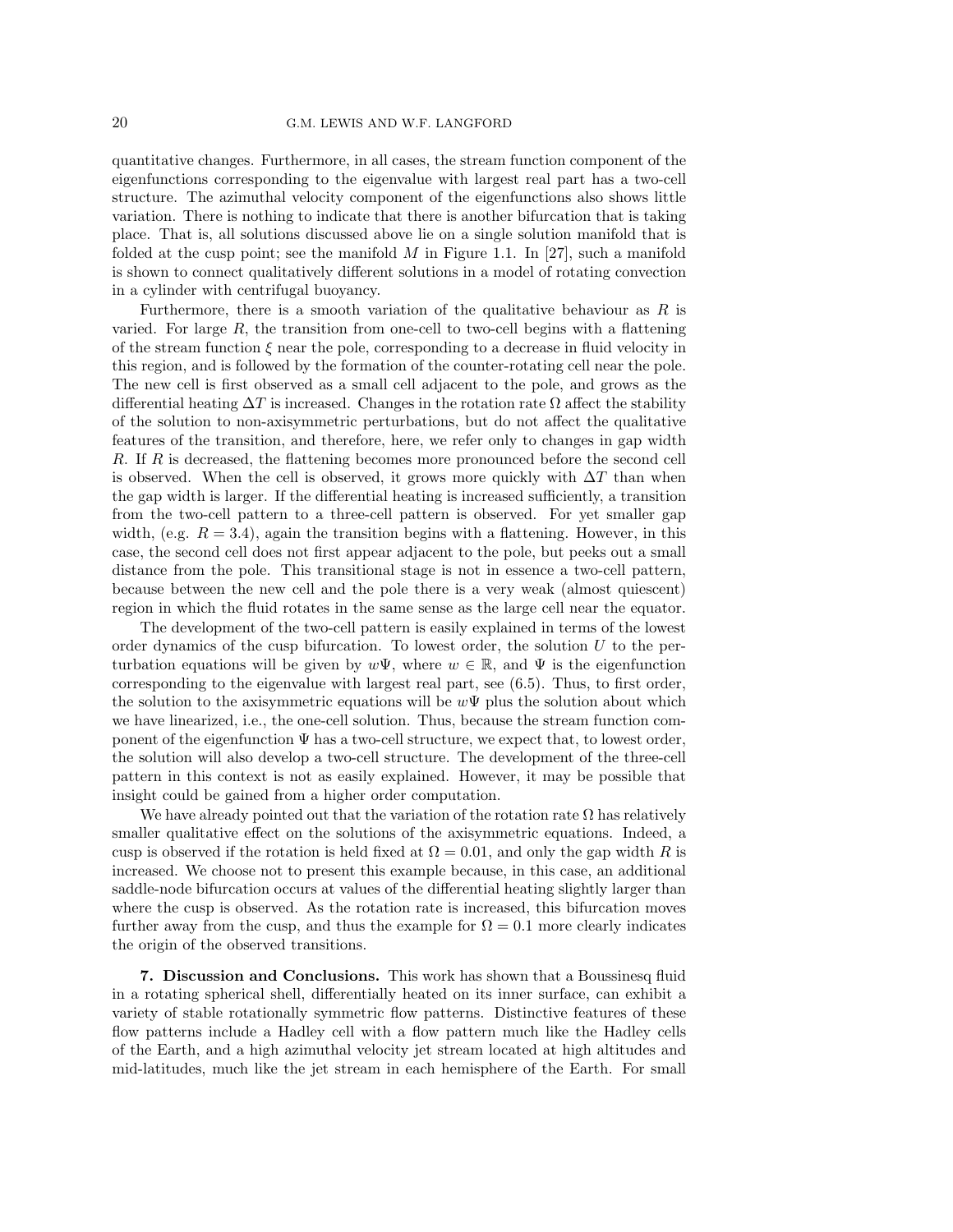values of the differential heating parameter  $\Delta T > 0$ , the Hadley cell exists and extends from equator to pole. For larger values of  $\Delta T$ , first one then two or more additional convection cells may form between the Hadley cell and the pole in the mid and polar latitudes. The first cell to form after the Hadley cell exhibits counter-rotating flow (westerly winds near the inner surface) and the third cell has Hadley-like rotation (easterly winds near the polar surface). The observed transitions are distinctly related to the spherical geometry of the system. This is evident because in all models of differentially heated fluids in domains with cylindrical geometry, such transition that do not break the rotational symmetry only occur at very high differential heating.

The features of the transitions are not affected by moderate changes in the rate of rotation  $\Omega$ , although the solutions become less stable to non-axisymmetric perturbations as  $\Omega$  is increased. However, changes in the gap width R can induce significant changes. Mathematical analysis of the axisymmetric model demonstrates that it possesses a codimension two hysteresis (or cusp) bifurcation for a critical choice of the parameters  $(R, \Delta T) = (R_c, \Delta T_c)$ . In a neighborhood of this hysteresis point, for larger  $R$ , there exists a region of bistability in which two different states of the system are both linearly stable solutions of the axisymmetric equations. These two stable states are separated by a third unstable state. For such  $R$  (fixed), there exists an interval of values of  $\Delta T$  exhibiting a hysteresis loop as illustrated in Figure 1.1. At each end of this interval, a small change in  $\Delta T$  can cause a transition in the state of the system, to a qualitatively different flow pattern, e.g. one with a different number of convection cells.

The results of this paper lead to more questions than answers, and will form the basis of much future work. In the model, changes in the Hadley cell have no influence on the temperature difference parameter  $\Delta T$ . This is not the case in a real planetary system, where convection cells are known to act as "thermal conveyor belts". In the case of small  $\Delta T$  and a large Hadley cell extending from equator to pole, this conveyor belt would have the effect of warming the polar region and cooling the equatorial region, thus *reducing* the temperature difference  $\Delta T$ . This can be seen in the temperature deviation plots of Figures 2 and 4, in which the gradient of the temperature deviation is essentially opposite to the imposed differential heating. Therefore, the thermal conveyor belt function of a large Hadley cell enhances its persistence. On the other hand, if  $\Delta T$  increases (for some other reason) to a value where the single Hadley cell is replaced by multiple cells, this would curtail the thermal conveyor belt acting from equator to pole. As a result, the polar regions would cool relative to the equatorial regions and  $\Delta T$  would increase, pushing the system further to the right along the bifurcation curve. We conjecture that this feedback mechanism, from the convection cell flow back to the temperature difference  $\Delta T$ , is present in real planetary atmospheres and implies a modification of the predictions of our model. The effect is most easily stated with reference to Figure 1.1: the interval of bistability in  $\Delta T$  would lengthen and the cusp point would move to smaller values of R. In other words, the net effect of this thermal feedback would be to increase both the likelihood and the amplitude of the hysteresis behaviour demonstrated in the model.

In addition, the model should be reconsidered to take into account the fact that the atmosphere of the earth is a strongly stratified compressible fluid, with properties very different from water. The vertical motion of a strongly stratified fluid is inhibited, thus causing an elongation (in  $\theta$ ) of the cells. The cells in a Boussinesq fluid typically have an aspect ratio close to 1, which implies that R must be rather large in order to see only 3 cells. In a strongly stratified fluid, a much smaller R (for a similar  $\Delta T$ )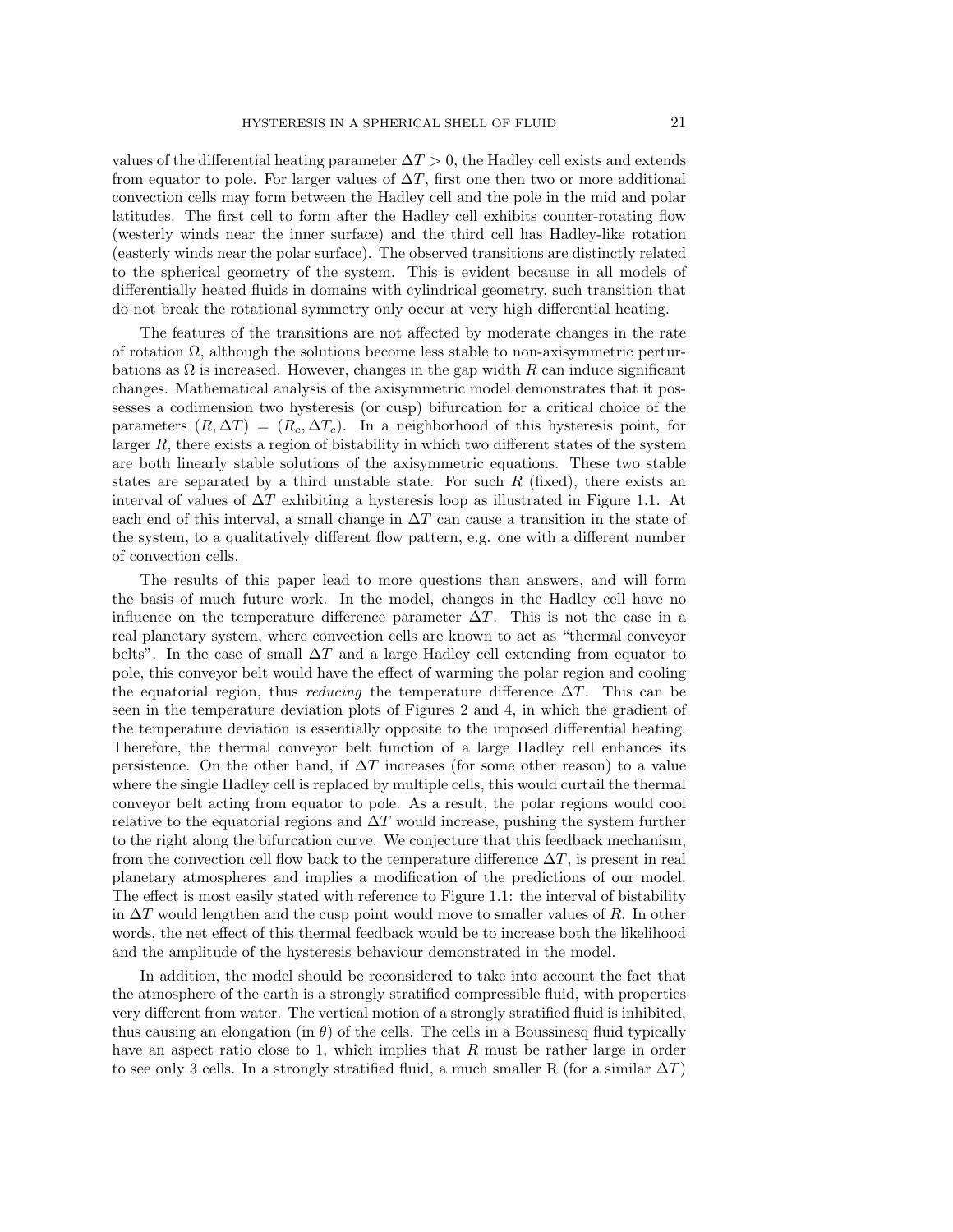would be sufficient to see a similar number of cells. Therefore, we predict that the phenomena exhibited in this model could exist in the atmosphere of a planet such as the earth, but for much smaller aspect ratios  $R/r_a$ . Thus, both the thermal feedback and the stratified fluid properties of real atmospheres, which have been neglected in this simple model, can be expected to amplify rather than inhibit the hysteresis mechanism demonstrated for the model.

In further work the model could be extended to physical dimensions on the scale of a planet such as the Earth. Another future goal is an analysis of the non-axisymmetric bifurcations that would lead to rotating waves as well as analyses of spherical shell models that break the north-south reflectional symmetry or satisfy different boundary conditions.

Acknowledgments. The authors would like to thank Wayne Nagata, Martin Golubitsky and Laurette Tuckerman for helpful discussions, and would like to thank the referees for their helpful comments.

#### REFERENCES

- [1] D. J. Acheson, Elementary Fluid Dynamics. Oxford Applied Mathematics and Computing Science Series, Clarendon Press, Oxford, UK, 1990.
- [2] C. D. ANDERECK AND F. HAYOT, Ordered and Turbulent Patterns in Taylor–Couette Flow. NATO ASI Series Physics 297, Plenum, New York, 1992.
- [3] P. BELTRAME, V. TRAVNIKOV, M. GELLERT, AND C. EGBERS, GEOFLOW: simulation of convection in a spherical shell under central force field, Nonlin. Processes Geophys., 13 (2006), pp. 413–423.
- [4] S. CHANDRASEKHAR, *Hydrodynamic and Hydromagnetic Stability*. Dover Publications, New York, 1981. (first published 1961, Oxford University Press).
- [5] P. Chossat, Bifurcation and stability of convective flows in a rotating or not rotating spherical shell, SIAM J. Appl. Math., 37 (1979), pp. 624–647.
- [6] P. Chossat and G. Iooss, The Couette–Taylor Problem. Springer-Verlag, New York (1994).
- [7] M. P. Escupier, Observations of the flow produced in a cylindrical container by a rotating endwall, Exper. in Fluids, 2 (1984), pp. 189-196.
- [8] W. J. F. Govaerts, Numerical Methods for Bifurcations of Dynamical Equilibria. SIAM, Philadelphia, 2000.
- [9] M. GOLUBITSKY AND W. F. LANGFORD, Pattern formation and bistability in flows between counterrotating cylinders, Physica D, 32 (1988), pp. 362–392.
- [10] M. GOLUBITSKY AND D. G. SCHAEFFER, Singularities and Groups in Bifurcation Theory, Appl. Math. Sci. 51, Springer-Verlag, New York, 1985.
- [11] J. E. HART, G. A. GLATZMAIER, AND J. TOOMRE, Space-laboratory and numerical simulations of thermal convection in a rotating hemispherical shell with radial gravity, J. Fluid Mech., 173 (1986), pp. 519–544.
- [12] R. HIDE AND P. J. MASON, Sloping convection in a rotating fluid, Adv. Geophys., 24 (1975), pp. 47–100.
- [13] P. HIGNETT, A. A. WHITE, R. D. CARTER, W. D. N. JACKSON, AND R. M. SMALL, A comparison of laboratory measurements and numerical simulations of baroclinic wave flows in a rotating cylindrical annulus, Quart. J. Roy. Meteorol. Soc., 111 (1985), pp. 131–154.
- [14] R. HOLLERBACH, Instabilities of the Stewartson layer Part 1. The dependence on the sign of Ro, J. Fluid Mech., 492 (2003), pp. 289-302.
- [15] A. Juel, A. G. Darbyshire, and T. Mullin, The effect of noise on pitchfork and Hopf bifurcations, Proc. Roy. Soc. Lond. A, 453 (1997), pp. 2627–2647.
- [16] Y.A. KUZNETSOV, Elements of Applied Bifurcation Theory. Third Edition. Springer-Verlag, New York, 2004.
- [17] W. F. Langford, R. Tagg, E. J. Kostelich, H. L. Swinney, and M. Golubitsky, Primary instabilities and criticality in flow between counter-rotating cylinders, Phys. Fluids, 31 (1988), pp. 776–785.
- [18] R. LEHOUCQ, D. C. SORENSEN, AND C. YANG, ARPACK Users' Guide: Solution of Large-Scale Eigenvalue Problems with Implicitly Restarted Arnoldi Methods. SIAM, Philadelphia, 1998.